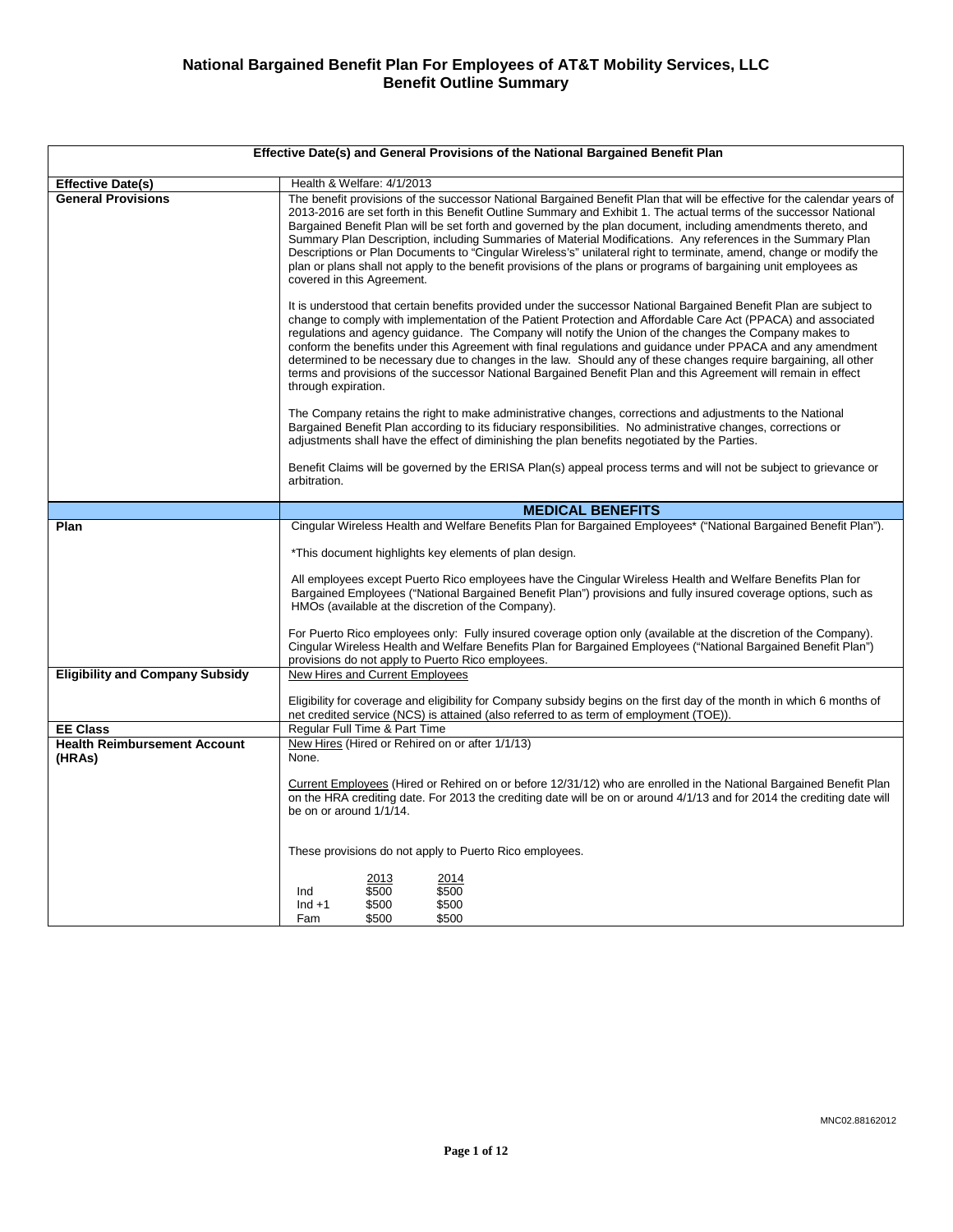|                                    |                  |                                 |                                                            |                | <b>MEDICAL BENEFITS</b> |                                                                                                                                                                                                                             |
|------------------------------------|------------------|---------------------------------|------------------------------------------------------------|----------------|-------------------------|-----------------------------------------------------------------------------------------------------------------------------------------------------------------------------------------------------------------------------|
| <b>Full Time EE Contribution</b>   |                  |                                 | New Hires (Hired or Rehired on or after 1/1/13)            |                |                         |                                                                                                                                                                                                                             |
| <b>Per Month</b>                   |                  |                                 |                                                            |                |                         |                                                                                                                                                                                                                             |
|                                    |                  |                                 | Contribution Amounts For Those Hired In 2013               |                |                         |                                                                                                                                                                                                                             |
|                                    |                  | 2013<br>\$110                   | 2014<br>\$117                                              | 2015<br>\$122  | 2016                    |                                                                                                                                                                                                                             |
|                                    | Ind<br>$Ind + 1$ | \$234                           | \$244                                                      | \$252          | \$82<br>\$169           |                                                                                                                                                                                                                             |
|                                    | Fam              | \$234                           | \$244                                                      | \$252          | \$169                   |                                                                                                                                                                                                                             |
|                                    |                  |                                 |                                                            |                |                         |                                                                                                                                                                                                                             |
|                                    |                  |                                 | Contribution Amounts For Those Hired In 2014               |                |                         |                                                                                                                                                                                                                             |
|                                    |                  |                                 |                                                            | 2015           | 2016                    |                                                                                                                                                                                                                             |
|                                    | Ind              | $\frac{2013}{N/A}$              | $\frac{2014}{117}$                                         | \$122          | \$131                   |                                                                                                                                                                                                                             |
|                                    | $Ind + 1$        | N/A                             | \$244                                                      | \$252          | \$270                   |                                                                                                                                                                                                                             |
|                                    | Fam              | N/A                             | \$244                                                      | \$252          | \$270                   |                                                                                                                                                                                                                             |
|                                    |                  |                                 |                                                            |                |                         |                                                                                                                                                                                                                             |
|                                    |                  |                                 | Contribution Amounts For Those Hired In 2015               |                |                         |                                                                                                                                                                                                                             |
|                                    | Ind              | 2013<br>N/A                     | 2014<br>N/A                                                | 2015<br>\$122  | 2016<br>\$131           |                                                                                                                                                                                                                             |
|                                    | $Ind + 1$        | N/A                             | N/A                                                        | \$252          | \$270                   |                                                                                                                                                                                                                             |
|                                    | Fam              | N/A                             | N/A                                                        | \$252          | \$270                   |                                                                                                                                                                                                                             |
|                                    |                  |                                 |                                                            |                |                         |                                                                                                                                                                                                                             |
|                                    |                  |                                 | Contribution Amounts For Those Hired In 2016               |                |                         |                                                                                                                                                                                                                             |
|                                    |                  | 2013                            | 2014                                                       | 2015           | 2016                    |                                                                                                                                                                                                                             |
|                                    | Ind              | N/A                             | N/A                                                        | N/A            | \$131                   |                                                                                                                                                                                                                             |
|                                    | $Ind + 1$        | N/A                             | N/A                                                        | N/A            | \$270                   |                                                                                                                                                                                                                             |
|                                    | Fam              | N/A                             | N/A                                                        | N/A            | \$270                   |                                                                                                                                                                                                                             |
|                                    |                  |                                 | Current Employees (Hired or Rehired on or before 12/31/12) |                |                         |                                                                                                                                                                                                                             |
|                                    |                  |                                 |                                                            |                |                         |                                                                                                                                                                                                                             |
|                                    |                  |                                 | <b>Contribution Amounts</b>                                |                |                         |                                                                                                                                                                                                                             |
|                                    |                  | <u> 2013</u>                    | 2014                                                       | 2015           | 2016                    |                                                                                                                                                                                                                             |
|                                    | Ind              | \$38                            | \$61                                                       | \$69           | \$82                    |                                                                                                                                                                                                                             |
|                                    | $Ind + 1$<br>Fam | \$81<br>\$81                    | \$127<br>\$127                                             | \$142<br>\$142 | \$169<br>\$169          |                                                                                                                                                                                                                             |
|                                    |                  | For Puerto Rico employees:      |                                                            |                |                         |                                                                                                                                                                                                                             |
|                                    |                  |                                 |                                                            |                |                         | Contributions will be determined according to the contribution provisions for the Cingular Wireless Health and Welfare                                                                                                      |
|                                    |                  |                                 |                                                            |                |                         | Benefits Plan for Bargained Employees ("National Bargained Benefit Plan") and are after-tax only.                                                                                                                           |
| <b>Part Time EE Contributions</b>  |                  | New Hires and Current Employees |                                                            |                |                         |                                                                                                                                                                                                                             |
|                                    |                  | No change from current plan.    |                                                            |                |                         |                                                                                                                                                                                                                             |
|                                    |                  |                                 |                                                            |                |                         |                                                                                                                                                                                                                             |
|                                    |                  | For Puerto Rico employees:      |                                                            |                |                         |                                                                                                                                                                                                                             |
|                                    |                  |                                 |                                                            |                |                         | Contributions will be determined according to the contribution provisions for the Cingular Wireless Health and Welfare<br>Benefits Plan for Bargained Employees ("National Bargained Benefit Plan") and are after-tax only. |
|                                    |                  |                                 |                                                            |                |                         |                                                                                                                                                                                                                             |
|                                    |                  |                                 |                                                            |                |                         |                                                                                                                                                                                                                             |
| <b>Working Spouse Contribution</b> | N/A              |                                 |                                                            |                |                         |                                                                                                                                                                                                                             |
|                                    |                  |                                 |                                                            |                |                         |                                                                                                                                                                                                                             |
|                                    |                  |                                 |                                                            |                |                         |                                                                                                                                                                                                                             |
|                                    |                  |                                 |                                                            |                |                         |                                                                                                                                                                                                                             |
|                                    |                  |                                 |                                                            |                |                         |                                                                                                                                                                                                                             |
| <b>Coinsurance</b>                 |                  | New Hires and Current Employees |                                                            |                |                         |                                                                                                                                                                                                                             |
|                                    |                  | No change from current plan.    |                                                            |                |                         |                                                                                                                                                                                                                             |
|                                    |                  |                                 |                                                            |                |                         |                                                                                                                                                                                                                             |
|                                    |                  |                                 | Examples of Coinsurance provisions include:                |                |                         |                                                                                                                                                                                                                             |
|                                    |                  |                                 |                                                            |                |                         | • Applies after applicable Network/ONA or Non-Network Deductible amount is satisfied.                                                                                                                                       |
|                                    |                  |                                 |                                                            |                |                         | • Applies to all covered health services, including mental health/substance abuse benefits under the plan.                                                                                                                  |
|                                    |                  |                                 | • Does not apply toward Prescription Drugs.                |                |                         |                                                                                                                                                                                                                             |
|                                    |                  |                                 | • Does not apply toward Network/ONA preventive services.   |                |                         |                                                                                                                                                                                                                             |
|                                    |                  |                                 |                                                            |                |                         | • Actual amount that is applied to the Coinsurance is calculated on the basis of eligible/allowable expenses.                                                                                                               |
|                                    |                  |                                 |                                                            |                |                         | • All Coinsurance applies to applicable Network/ONA or Non-Network Out-of-Pocket Maximums                                                                                                                                   |
|                                    |                  |                                 |                                                            |                |                         |                                                                                                                                                                                                                             |
|                                    |                  |                                 |                                                            |                |                         | Note: These are provisions of the Cingular Wireless Health and Welfare Benefits Plan for Bargained Employees                                                                                                                |
|                                    |                  |                                 |                                                            |                |                         | ("National Bargained Benefit Plan"), which do not apply to Puerto Rico employees.                                                                                                                                           |
|                                    |                  |                                 |                                                            |                |                         |                                                                                                                                                                                                                             |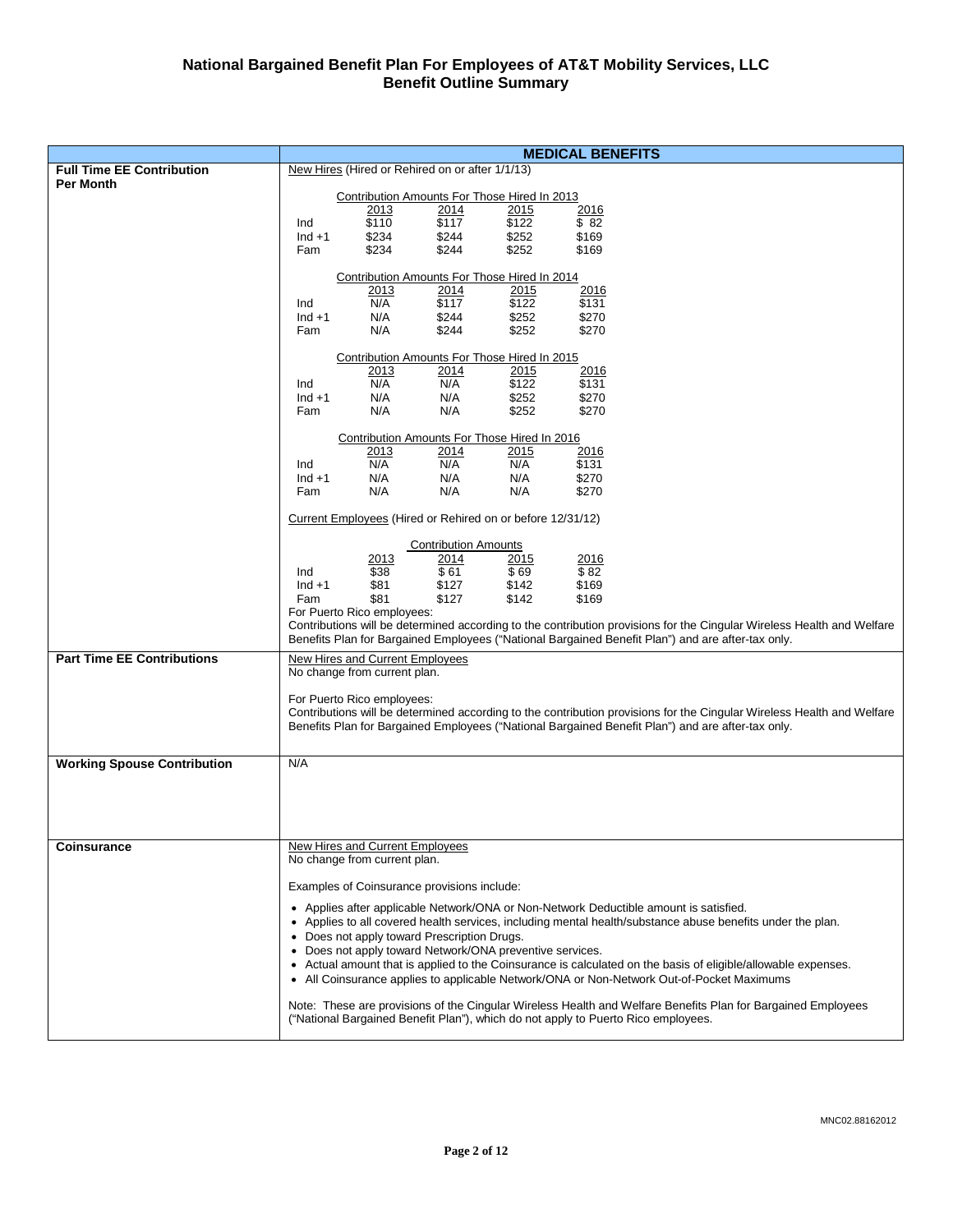|                                        | <b>MEDICAL BENEFITS</b>                                                                                                                                                                                                                                                                                                                                                                                                                                                                                                                                                                                                                                                                                                                                                                                                                                                                                                                                                                                                                                                                                                                                                                                                                                                                                                                                                                                                                             |
|----------------------------------------|-----------------------------------------------------------------------------------------------------------------------------------------------------------------------------------------------------------------------------------------------------------------------------------------------------------------------------------------------------------------------------------------------------------------------------------------------------------------------------------------------------------------------------------------------------------------------------------------------------------------------------------------------------------------------------------------------------------------------------------------------------------------------------------------------------------------------------------------------------------------------------------------------------------------------------------------------------------------------------------------------------------------------------------------------------------------------------------------------------------------------------------------------------------------------------------------------------------------------------------------------------------------------------------------------------------------------------------------------------------------------------------------------------------------------------------------------------|
| <b>Annual Deductible</b>               | New Hires and Current Employees                                                                                                                                                                                                                                                                                                                                                                                                                                                                                                                                                                                                                                                                                                                                                                                                                                                                                                                                                                                                                                                                                                                                                                                                                                                                                                                                                                                                                     |
|                                        | Deductibles for 2013 - 2016<br>Network /<br>Non-Network<br>ONA<br>\$ 500<br>\$1,300<br>Ind<br>\$1,000<br>\$2,600<br>$Ind+1$<br>\$1,000<br>\$2,600<br>Fam                                                                                                                                                                                                                                                                                                                                                                                                                                                                                                                                                                                                                                                                                                                                                                                                                                                                                                                                                                                                                                                                                                                                                                                                                                                                                            |
|                                        | Annual Deductible provisions:                                                                                                                                                                                                                                                                                                                                                                                                                                                                                                                                                                                                                                                                                                                                                                                                                                                                                                                                                                                                                                                                                                                                                                                                                                                                                                                                                                                                                       |
|                                        | Applies to all covered health services, including mental health/substance abuse benefits under the plan.<br>• The following costs will never apply towards Deductible:<br>Network/ONA preventive care<br>Any applicable monthly contributions<br>$\bullet$<br>Prescription drugs<br>Any charges for non-covered health services<br>Any penalties for failure to comply with terms of plan (i.e., preauthorization /predetermination)<br>Charges that exceed eligible expenses<br>٠<br>Any charges for services that are exclusions under the plan<br>Actual amount that is applied to the Annual Deductible is calculated on the basis of eligible/allowable expenses.<br>• Separate Deductible amounts apply to Network/ONA and Non-Network. Amounts incurred under each option do<br>not cross apply between any other option.<br>• With Individual +1 and Family coverage, a covered person is eligible to receive benefits once their<br>eligible/allowable expenses satisfy the Individual Deductible amount. The Individual +1 or Family Deductible, as<br>applicable, is met once any combination of covered persons' eligible/allowable expenses meet the Individual +1<br>or Family Deductible amount. It is not necessary that any one individual reach the Individual Deductible but no<br>one individual may contribute more than the Individual Deductible amount.                                                                     |
|                                        | Note: These are provisions of the Cingular Wireless Health and Welfare Benefits Plan for Bargained Employees<br>("National Bargained Benefit Plan"), which do not apply to Puerto Rico employees.                                                                                                                                                                                                                                                                                                                                                                                                                                                                                                                                                                                                                                                                                                                                                                                                                                                                                                                                                                                                                                                                                                                                                                                                                                                   |
| Annual<br><b>Out of Pocket Maximum</b> | New Hires and Current Employees<br>Out-of-Pocket Maximum Amounts<br>(excluding Annual Deductible)                                                                                                                                                                                                                                                                                                                                                                                                                                                                                                                                                                                                                                                                                                                                                                                                                                                                                                                                                                                                                                                                                                                                                                                                                                                                                                                                                   |
|                                        | 2016<br><u> 2013</u><br><u> 2015</u><br>2015<br>2016<br>2013<br><u> 2014 </u><br><u> 2014 </u><br>Non-<br>Network /<br>Non-<br>Non-<br>Network<br>Network /<br>Non-<br>Network<br><b>ONA</b><br>Network<br>ONA<br>Network<br><b>ONA</b><br>Network<br>/ ONA<br>Network<br>\$1,700<br>\$5,100<br>\$2,000<br>$\sqrt{6,000}$<br>\$6,000<br>\$1,500<br>\$4,500<br>\$2,000<br>Ind<br>\$3,400<br>\$4,000<br>\$3,000<br>\$9,000<br>\$10,200<br>\$12,000<br>\$4,000<br>\$12,000<br>$Ind+1$<br>\$3,000<br>\$9,000<br>\$3,400<br>\$10,200<br>\$4,000<br>\$12,000<br>\$4,000<br>\$12,000<br>Fam                                                                                                                                                                                                                                                                                                                                                                                                                                                                                                                                                                                                                                                                                                                                                                                                                                                                |
|                                        | Out-of-Pocket Maximum provisions:<br>• Applies to all covered health services, including mental health/substance abuse benefits under the plan.<br>• The following costs paid by the participant apply towards the applicable Network/ONA or Non-Network Out-of-<br>Pocket Maximum amounts:<br>• Coinsurance<br>• The following costs will never apply towards Out-of-Pocket Maximum nor be paid for by the plan after the Out-of-<br>Pocket Maximum is satisfied:<br>• Deductibles<br><b>Prescription Drug copays</b><br>Any applicable monthly contributions<br>Any charges for non-covered health services<br>Any penalties for failure to comply with terms of plan (i.e., preauthorization /predetermination)<br>Charges that exceed eligible expenses<br>• Any charges for services that are exclusions under the plan<br>• The amount that is applied to the Out-of-Pocket Maximum is calculated on the basis of coinsurance.<br>• Separate Out-of-Pocket Maximum amounts apply to Network, ONA and Non-Network. Amounts incurred under<br>each option do not cross apply between any other option.<br>• With Individual +1 and Family coverage, a covered person has satisfied the Out-of-Pocket Maximum once their<br>coinsurance satisfy the Individual Out-of-Pocket Maximum amount. The Individual +1 or Family Deductible, as<br>applicable, is met once any combination of covered persons' coinsurance meet the Family Out-of-Pocket |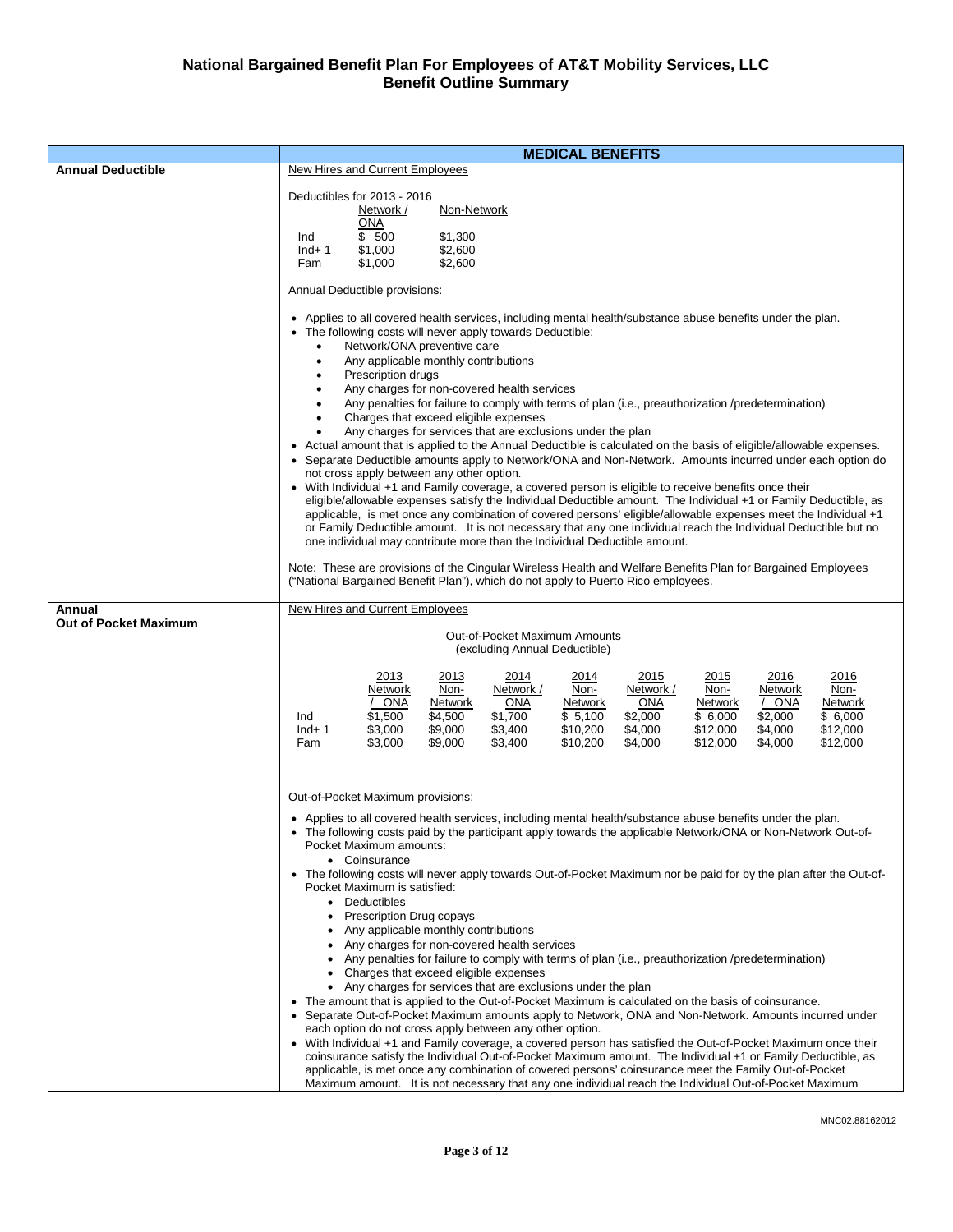|                                   | <b>MEDICAL BENEFITS</b>                                                                                                                                                                           |
|-----------------------------------|---------------------------------------------------------------------------------------------------------------------------------------------------------------------------------------------------|
|                                   | amount but no one individual may contribute more than the Individual Out-of-Pocket Maximum amount.                                                                                                |
|                                   | Note: These are provisions of the Cingular Wireless Health and Welfare Benefits Plan for Bargained Employees<br>("National Bargained Benefit Plan"), which do not apply to Puerto Rico employees. |
|                                   |                                                                                                                                                                                                   |
|                                   |                                                                                                                                                                                                   |
|                                   |                                                                                                                                                                                                   |
| <b>Office Visit</b>               | New Hires and Current Employees<br>No change from current plan.                                                                                                                                   |
|                                   | Note: These are provisions of the Cingular Wireless Health and Welfare Benefits Plan for Bargained Employees<br>("National Bargained Benefit Plan"), which do not apply to Puerto Rico employees. |
| <b>Emergency Room</b>             | New Hires and Current Employees<br>No change from current plan.                                                                                                                                   |
|                                   | Note: These are provisions of the Cingular Wireless Health and Welfare Benefits Plan for Bargained Employees<br>("National Bargained Benefit Plan"), which do not apply to Puerto Rico employees. |
| <b>Urgent Care Center</b>         | New Hires and Current Employees<br>No change from current plan.                                                                                                                                   |
|                                   | Note: These are provisions of the Cingular Wireless Health and Welfare Benefits Plan for Bargained Employees<br>("National Bargained Benefit Plan"), which do not apply to Puerto Rico employees. |
| Hospital                          | New Hires and Current Employees<br>No change from current plan.                                                                                                                                   |
|                                   | Note: These are provisions of the Cingular Wireless Health and Welfare Benefits Plan for Bargained Employees<br>("National Bargained Benefit Plan"), which do not apply to Puerto Rico employees. |
| <b>Diagnostic Testing</b>         | New Hires and Current Employees<br>No change from current plan.                                                                                                                                   |
|                                   | Note: These are provisions of the Cingular Wireless Health and Welfare Benefits Plan for Bargained Employees<br>("National Bargained Benefit Plan"), which do not apply to Puerto Rico employees. |
| Lifetime<br><b>Maximum</b>        | Note: No longer applies due to healthcare reform legislation (PPACA).                                                                                                                             |
| СОВ                               | New Hires and Current Employees<br>No change from current plan.                                                                                                                                   |
|                                   | Note: These are provisions of the Cingular Wireless Health and Welfare Benefits Plan for Bargained Employees<br>("National Bargained Benefit Plan"), which do not apply to Puerto Rico employees. |
| <b>Survivor</b>                   | New Hires and Current Employees<br>No change from current plan.                                                                                                                                   |
|                                   | Note: These are provisions of the Cingular Wireless Health and Welfare Benefits Plan for Bargained Employees<br>("National Bargained Benefit Plan"), which do not apply to Puerto Rico employees. |
| <b>Eligible Retired Employees</b> | See Exhibit 1.                                                                                                                                                                                    |
|                                   |                                                                                                                                                                                                   |
|                                   | <b>PRESCRIPTION DRUG BENEFITS</b>                                                                                                                                                                 |

|                                  | <b>PRESCRIPTION DRUG BENEFITS</b> |  |
|----------------------------------|-----------------------------------|--|
| <b>Prescription Drugs</b>        | See Chart Below.                  |  |
|                                  |                                   |  |
| <b>Bargained Plan Rx Program</b> |                                   |  |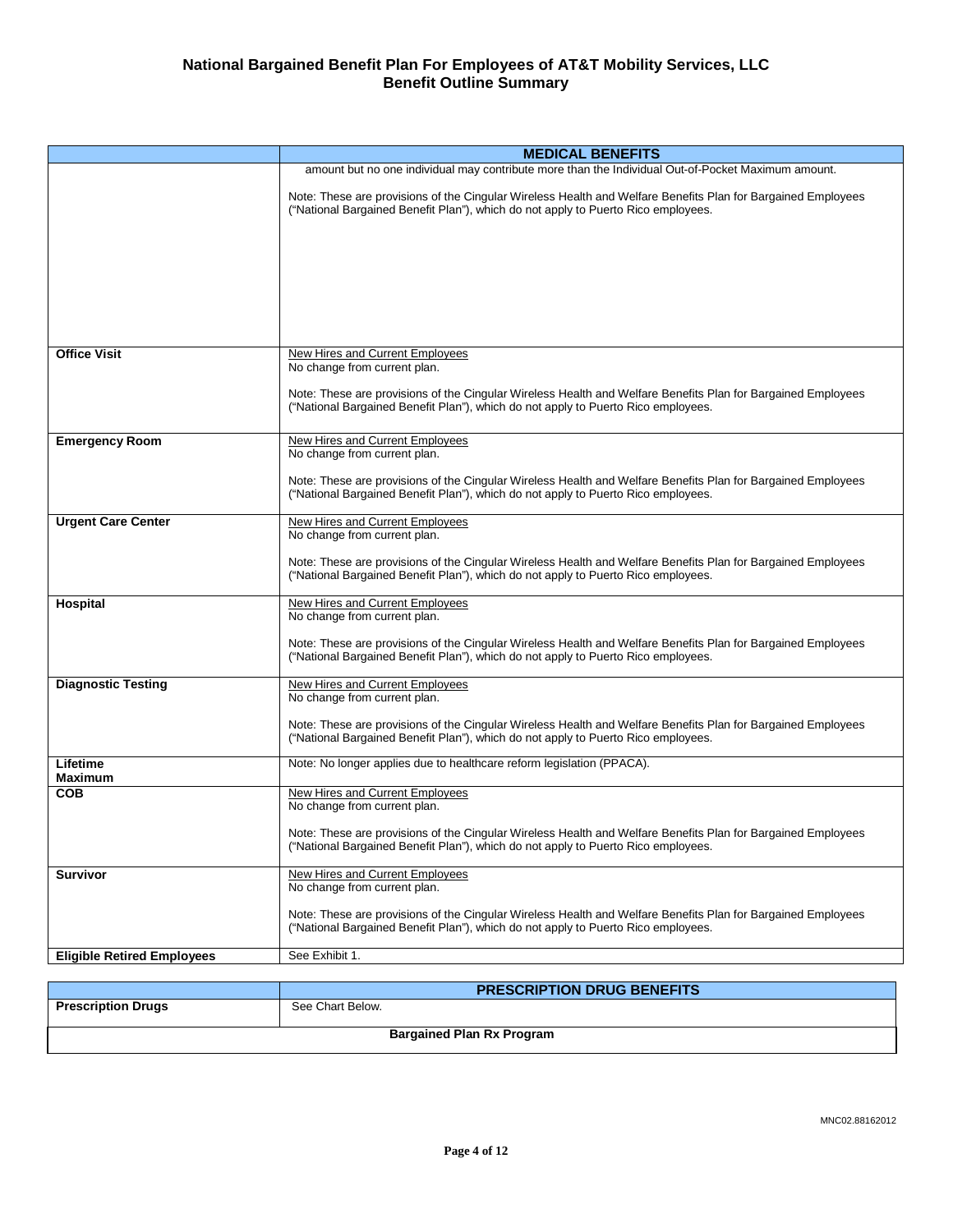| <b>Brand Restriction</b> | New Hires and Current Employees<br>No change from current plan.                                                                                                                                                                                                                                                                                                                                                                                                                                                                                                                                                                                                                                                                                                                                                                                                                                                                                                                                                                                                                                                                                                                                                                                                                                                                                                                                                                                                                  |
|--------------------------|----------------------------------------------------------------------------------------------------------------------------------------------------------------------------------------------------------------------------------------------------------------------------------------------------------------------------------------------------------------------------------------------------------------------------------------------------------------------------------------------------------------------------------------------------------------------------------------------------------------------------------------------------------------------------------------------------------------------------------------------------------------------------------------------------------------------------------------------------------------------------------------------------------------------------------------------------------------------------------------------------------------------------------------------------------------------------------------------------------------------------------------------------------------------------------------------------------------------------------------------------------------------------------------------------------------------------------------------------------------------------------------------------------------------------------------------------------------------------------|
|                          | Note: These are provisions of the Cingular Wireless Health and Welfare Benefits Plan for Bargained Employees<br>("National Bargained Benefit Plan"), which do not apply to Puerto Rico employees.                                                                                                                                                                                                                                                                                                                                                                                                                                                                                                                                                                                                                                                                                                                                                                                                                                                                                                                                                                                                                                                                                                                                                                                                                                                                                |
|                          | <b>PRESCRIPTION DRUG BENEFITS</b>                                                                                                                                                                                                                                                                                                                                                                                                                                                                                                                                                                                                                                                                                                                                                                                                                                                                                                                                                                                                                                                                                                                                                                                                                                                                                                                                                                                                                                                |
| <b>Deductible</b>        | New Hires and Current Employees<br>None<br>Note: These are provisions of the Cingular Wireless Health and Welfare Benefits Plan for Bargained Employee,<br>("National Bargained Benefit Plan"), which do not apply to Puerto Rico employees.                                                                                                                                                                                                                                                                                                                                                                                                                                                                                                                                                                                                                                                                                                                                                                                                                                                                                                                                                                                                                                                                                                                                                                                                                                     |
| Max OOP                  | New Hires and Current Employees<br>2013-2016<br>\$900<br>Ind<br>\$1,800<br>$Ind+1$<br>\$1,800<br>Fam<br>Out-of-Pocket Maximum provisions:<br>• Applies to all Network prescription drug copays.<br>• The following costs will never apply towards Out-of-Pocket Maximum or are paid for by the plan after the Out-of-<br>Pocket Maximum is satisfied:<br>• Any medical or mental health/substance abuse expenses<br>Any applicable monthly contributions<br>• Any charges for non-covered prescription drugs<br>• Any penalties for failure to comply with terms of plan (i.e., mandatory generic penalty)<br>• Any charges for prescription drugs that are exclusions under the plan<br>• The amount that is applied to the Out-of-Pocket Maximum is the Network prescription drug copays.<br>• With Individual +1 and Family coverage, a covered person has satisfied the Out-of-Pocket Maximum once their<br>copays satisfy the Individual Out-of-Pocket Maximum amount. The Individual +1 or Family Deductible, as<br>applicable, is met once any combination of covered persons' prescription drug copays meet the Family Out-of-<br>Pocket Maximum amount. It is not necessary that any one individual reach the Individual Out-of-Pocket<br>Maximum amount but no one individual may contribute more than the Individual Out-of-Pocket Maximum<br>amount.<br>Note: These are provisions of the Cingular Wireless Health and Welfare Benefits Plan for Bargained Employees |
|                          | ("National Bargained Benefit Plan"), which do not apply to Puerto Rico employees.                                                                                                                                                                                                                                                                                                                                                                                                                                                                                                                                                                                                                                                                                                                                                                                                                                                                                                                                                                                                                                                                                                                                                                                                                                                                                                                                                                                                |
|                          | <b>PRESCRIPTION DRUG BENEFITS</b>                                                                                                                                                                                                                                                                                                                                                                                                                                                                                                                                                                                                                                                                                                                                                                                                                                                                                                                                                                                                                                                                                                                                                                                                                                                                                                                                                                                                                                                |
| Retail                   | New Hires and Current Employees<br>No change from current plan.<br>Note: These are provisions of the Cingular Wireless Health and Welfare Benefits Plan for Bargained Employees<br>("National Bargained Benefit Plan"), which do not apply to Puerto Rico employees.                                                                                                                                                                                                                                                                                                                                                                                                                                                                                                                                                                                                                                                                                                                                                                                                                                                                                                                                                                                                                                                                                                                                                                                                             |
| <b>Retail Generic</b>    | New Hires and Current Employees                                                                                                                                                                                                                                                                                                                                                                                                                                                                                                                                                                                                                                                                                                                                                                                                                                                                                                                                                                                                                                                                                                                                                                                                                                                                                                                                                                                                                                                  |
|                          | 2013<br>2014<br><u> 2016</u><br><u> 2015</u><br>\$10<br>\$10<br>\$10<br>\$10<br>Generic<br>Note: These are provisions of the Cingular Wireless Health and Welfare Benefits Plan for Bargained Employees                                                                                                                                                                                                                                                                                                                                                                                                                                                                                                                                                                                                                                                                                                                                                                                                                                                                                                                                                                                                                                                                                                                                                                                                                                                                          |
|                          | ("National Bargained Benefit Plan"), which do not apply to Puerto Rico employees.                                                                                                                                                                                                                                                                                                                                                                                                                                                                                                                                                                                                                                                                                                                                                                                                                                                                                                                                                                                                                                                                                                                                                                                                                                                                                                                                                                                                |
| <b>Retail Brand</b>      | <b>New Hires and Current Employees</b><br>2013<br>2015<br>2016<br>2014<br>\$20<br>\$20<br>\$30<br>\$30<br>Formulary<br>Non-Formulary<br>\$40<br>\$40<br>\$ 60<br>\$60<br>Note: These are provisions of the Cingular Wireless Health and Welfare Benefits Plan for Bargained Employees<br>("National Bargained Benefit Plan"), which do not apply to Puerto Rico employees.                                                                                                                                                                                                                                                                                                                                                                                                                                                                                                                                                                                                                                                                                                                                                                                                                                                                                                                                                                                                                                                                                                       |
| <b>Personal Choice</b>   | <b>New Hires and Current Employees</b><br>No change from current plan.                                                                                                                                                                                                                                                                                                                                                                                                                                                                                                                                                                                                                                                                                                                                                                                                                                                                                                                                                                                                                                                                                                                                                                                                                                                                                                                                                                                                           |
|                          | Note: These are provisions of the Cingular Wireless Health and Welfare Benefits Plan for Bargained Employees<br>("National Bargained Benefit Plan"), which do not apply to Puerto Rico employees.                                                                                                                                                                                                                                                                                                                                                                                                                                                                                                                                                                                                                                                                                                                                                                                                                                                                                                                                                                                                                                                                                                                                                                                                                                                                                |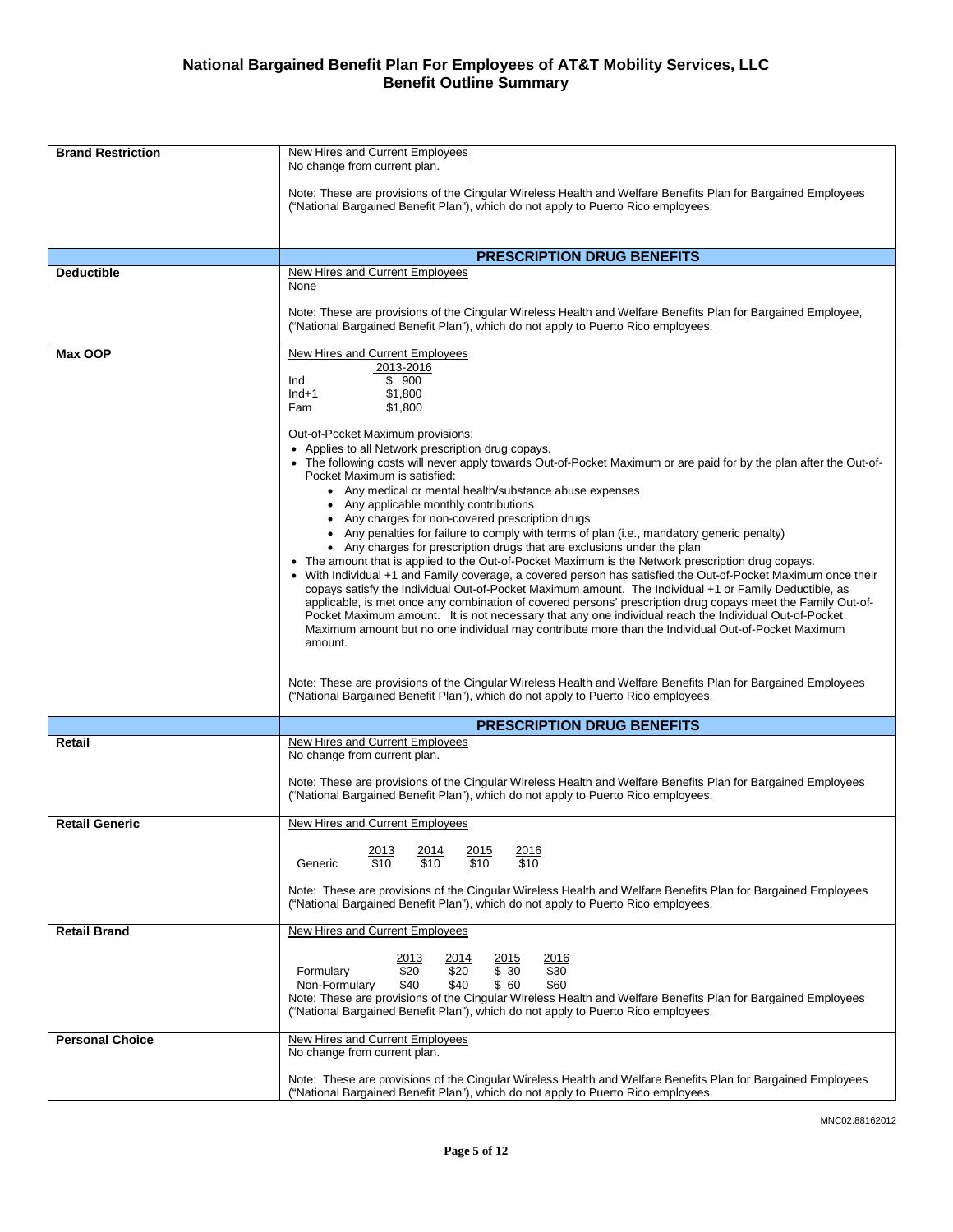| <b>Mail Order</b>         | New Hires and Current Employees                                                                                                                                                                   |  |  |  |
|---------------------------|---------------------------------------------------------------------------------------------------------------------------------------------------------------------------------------------------|--|--|--|
|                           | No change from current plan except:<br>Mandatory mail order for maintenance RX-applies after second fill at retail.                                                                               |  |  |  |
|                           | Note: These are provisions of the Cingular Wireless Health and Welfare Benefits Plan for Bargained Employees<br>("National Bargained Benefit Plan"), which do not apply to Puerto Rico employees. |  |  |  |
| <b>Mail Order Generic</b> | New Hires and Current Employees                                                                                                                                                                   |  |  |  |
|                           | 2013<br>2014<br>2015<br>2016<br>\$20<br>\$20<br>\$20<br>\$20<br>Generic                                                                                                                           |  |  |  |
|                           | Note: These are provisions of the Cingular Wireless Health and Welfare Benefits Plan for Bargained Employees<br>("National Bargained Benefit Plan"), which do not apply to Puerto Rico employees. |  |  |  |
| <b>Mail Order Brand</b>   | New Hires and Current Employees                                                                                                                                                                   |  |  |  |
|                           | 2016<br>2014<br>2015<br>2013<br>\$40<br>\$40<br>\$60<br>\$60<br>Formulary<br>\$80<br>\$80<br>\$120<br>\$120<br>Non-Formulary                                                                      |  |  |  |
|                           | Note: These are provisions of the Cingular Wireless Health and Welfare Benefits Plan for Bargained Employee,<br>("National Bargained Benefit Plan"), which do not apply to Puerto Rico employees. |  |  |  |
| <b>Personal Choice</b>    | New Hires and Current Employees<br>No change from current plan.                                                                                                                                   |  |  |  |
|                           | Note: These are provisions of the Cingular Wireless Health and Welfare Benefits Plan for Bargained Employees<br>("National Bargained Benefit Plan"), which do not apply to Puerto Rico employees. |  |  |  |

|                                   | <b>MENTAL HEALTH BENEFITS</b>                                                                                                                                                                     |
|-----------------------------------|---------------------------------------------------------------------------------------------------------------------------------------------------------------------------------------------------|
| <b>Deductible</b>                 | New Hires and Current Employees<br>No change from current plan.                                                                                                                                   |
|                                   | Note: These are provisions of the Cingular Wireless Health and Welfare Benefits Plan for Bargained Employees<br>("National Bargained Benefit Plan"), which do not apply to Puerto Rico employees. |
| <b>OOP Max</b>                    | New Hires and Current Employees<br>No change from current plan.                                                                                                                                   |
|                                   | Note: These are provisions of the Cingular Wireless Health and Welfare Benefits Plan for Bargained Employees<br>("National Bargained Benefit Plan"), which do not apply to Puerto Rico employees. |
| <b>Copayments and Coinsurance</b> | New Hires and Current Employees<br>No change from current plan.                                                                                                                                   |
|                                   | Note: These are provisions of the Cingular Wireless Health and Welfare Benefits Plan for Bargained Employees<br>("National Bargained Benefit Plan"), which do not apply to Puerto Rico employees. |
| Limitations                       | New Hires and Current Employees<br>No change from current plan.                                                                                                                                   |
|                                   | Note: These are provisions of the Cingular Wireless Health and Welfare Benefits Plan for Bargained Employees<br>("National Bargained Benefit Plan"), which do not apply to Puerto Rico employees. |

|                   | <b>SUBSTANCE ABUSE BENEFITS</b>                                                                                                                                                                                                                                      |
|-------------------|----------------------------------------------------------------------------------------------------------------------------------------------------------------------------------------------------------------------------------------------------------------------|
| <b>Deductible</b> | New Hires and Current Employees<br>No change from current plan.<br>Note: These are provisions of the Cingular Wireless Health and Welfare Benefits Plan for Bargained Employees<br>("National Bargained Benefit Plan"), which do not apply to Puerto Rico employees. |
|                   |                                                                                                                                                                                                                                                                      |
| <b>OOP Max</b>    | New Hires and Current Employees                                                                                                                                                                                                                                      |
|                   | No change from current plan.                                                                                                                                                                                                                                         |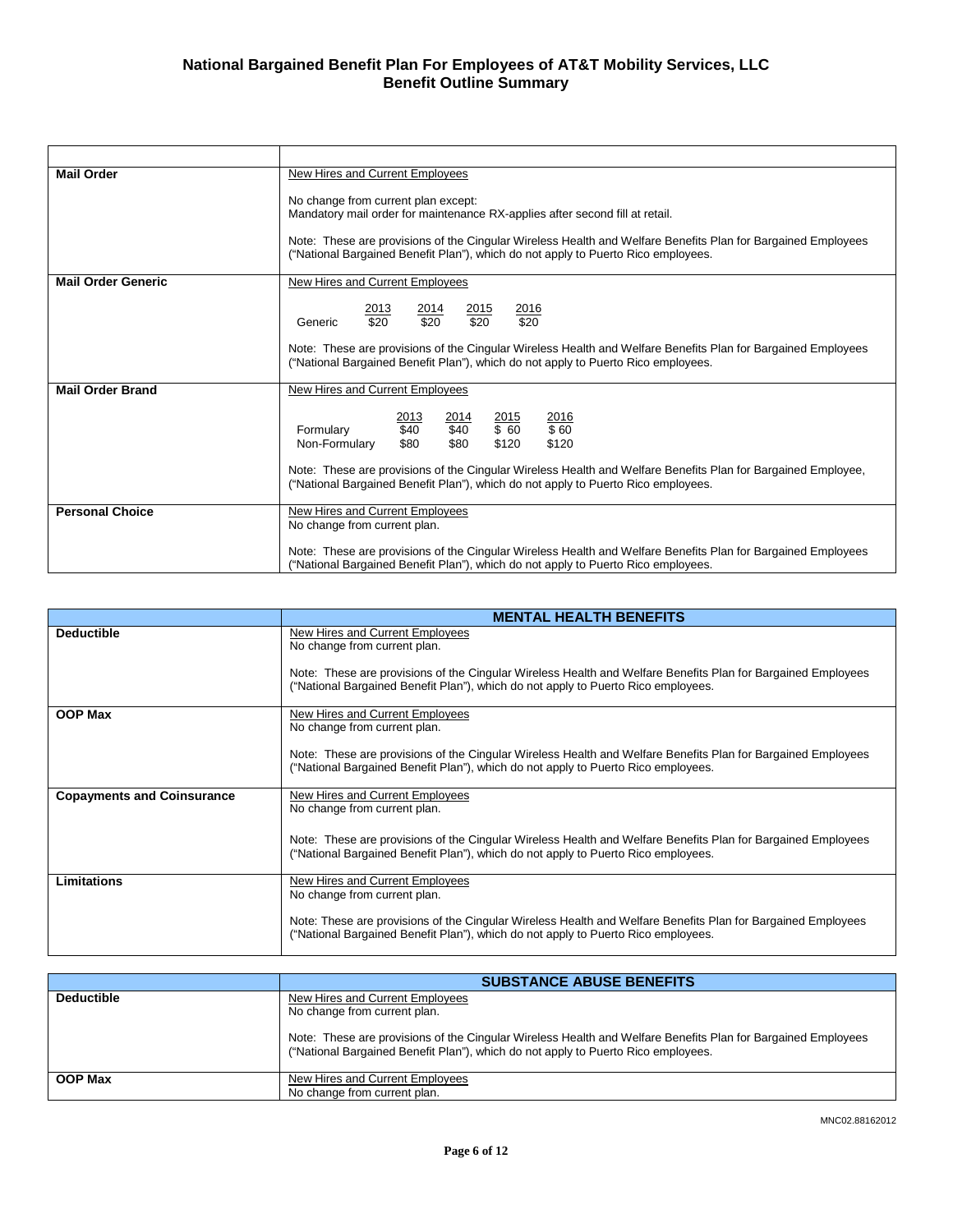|                                   | <b>SUBSTANCE ABUSE BENEFITS</b>                                                                                                                                                                   |
|-----------------------------------|---------------------------------------------------------------------------------------------------------------------------------------------------------------------------------------------------|
|                                   | Note: These are provisions of the Cingular Wireless Health and Welfare Benefits Plan for Bargained Employees<br>("National Bargained Benefit Plan"), which do not apply to Puerto Rico employees. |
| <b>Copayments and Coinsurance</b> | New Hires and Current Employees<br>No change from current plan.                                                                                                                                   |
|                                   | Note: These are provisions of the Cingular Wireless Health and Welfare Benefits Plan for Bargained Employees<br>("National Bargained Benefit Plan"), which do not apply to Puerto Rico employees. |
| Limitations                       | New Hires and Current Employees<br>No change from current plan.                                                                                                                                   |
|                                   | Note: These are provisions of the Cingular Wireless Health and Welfare Benefits Plan for Bargained Employees<br>("National Bargained Benefit Plan"), which do not apply to Puerto Rico employees. |

|                                   | <b>EMPLOYEE ASSISTANCE PLAN (EAP)</b>      |
|-----------------------------------|--------------------------------------------|
| Plan                              | Cingular Wireless Employee Assistance Plan |
| <b>Eligibility</b>                | Date of hire.                              |
| <b>EE Class</b>                   | All employees.                             |
| Cost                              | 100% Company Paid.                         |
| Design                            | Up to 5 EAP sessions per issue per year.   |
| <b>Survivors</b>                  | None.                                      |
| <b>Eligible Retired Employees</b> | None.                                      |

|                                                                                          | <b>DENTAL BENEFITS</b>                                                                                                                                                                                                                                                                                                      |
|------------------------------------------------------------------------------------------|-----------------------------------------------------------------------------------------------------------------------------------------------------------------------------------------------------------------------------------------------------------------------------------------------------------------------------|
| Plan                                                                                     | AT&T Dental Plan* (management provisions)<br>Dental PPO<br>DHMO (available at the discretion of the Company)<br>*This document highlights key elements of plan design. For complete plan details, refer to the Summary Plan<br>Description (SPD) dated November 2006 & associated Summary of Material Modifications (SMMs). |
| <b>Eligibility and Company Subsidy</b><br>(Exception to Management<br><b>Provisions)</b> | Eligibility for coverage and eligibility for Company subsidy begins on the first day of the month in which 6 months of<br>net credited service (NCS) is attained (also referred to as term of employment (TOE)).                                                                                                            |
| <b>EE Class</b>                                                                          | Regular Full Time & Part Time                                                                                                                                                                                                                                                                                               |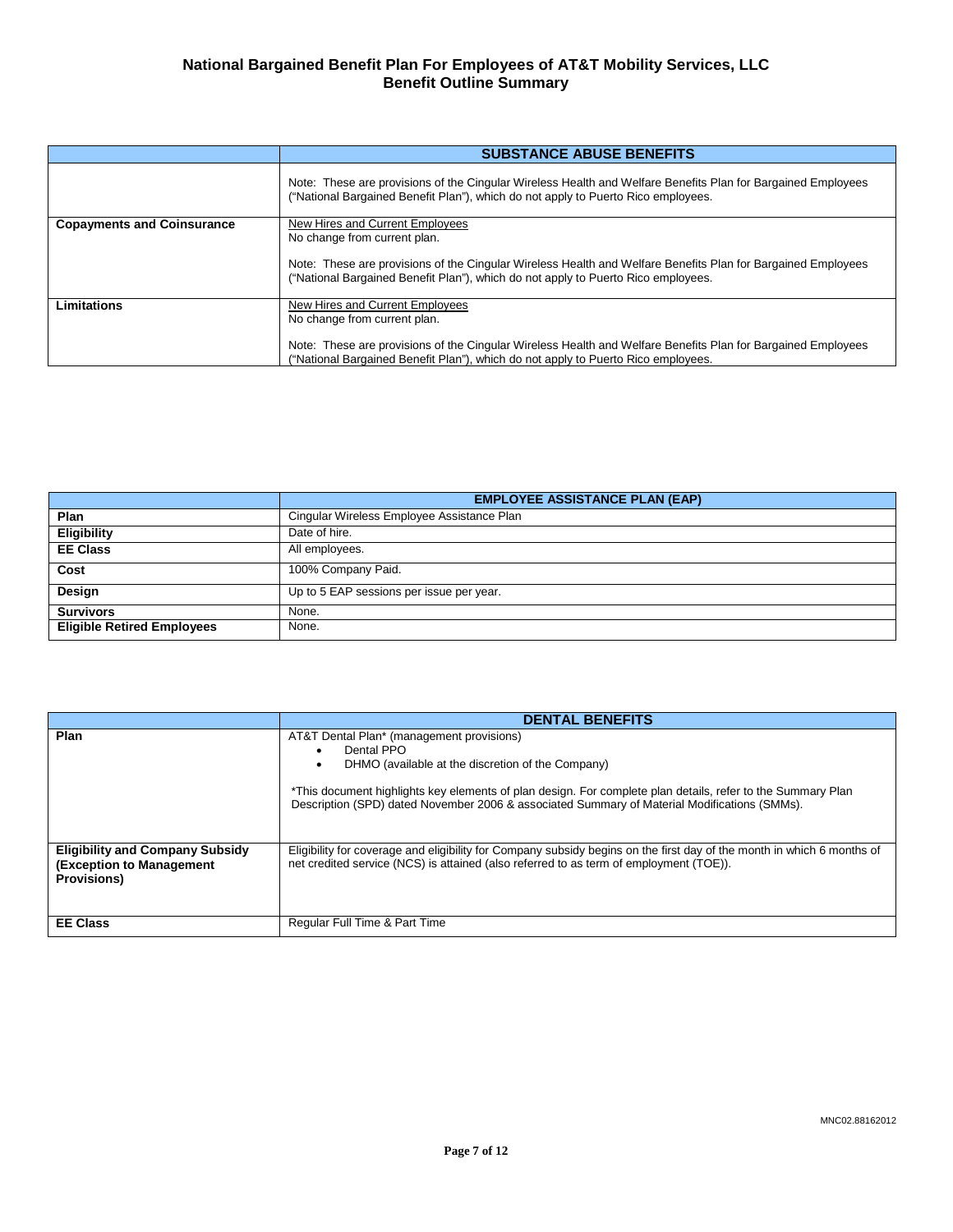|                                       | <b>DENTAL BENEFITS</b>                                                                                                                        |  |  |
|---------------------------------------|-----------------------------------------------------------------------------------------------------------------------------------------------|--|--|
| <b>Full Time EE Contribution</b>      | Contributions for Dental PPO or DHMO (if available) for 2013-2016:                                                                            |  |  |
|                                       |                                                                                                                                               |  |  |
|                                       | Contribution<br>Amounts <sup>1</sup>                                                                                                          |  |  |
|                                       | \$3<br>Ind                                                                                                                                    |  |  |
|                                       |                                                                                                                                               |  |  |
|                                       | \$9<br>$Ind + 1$                                                                                                                              |  |  |
|                                       | \$16<br>Family                                                                                                                                |  |  |
|                                       | <sup>1</sup> In Puerto Rico, contributions are after-tax only.                                                                                |  |  |
|                                       |                                                                                                                                               |  |  |
|                                       |                                                                                                                                               |  |  |
| <b>Part Time EE Contributions</b>     | Based on Scheduled hrs/week:<br>• Greater than or equal to 20 hrs = 50% of full cost of coverage <sup>1*</sup> .                              |  |  |
|                                       | • Less than 20 hrs = 100% of full cost of coverage <sup>1*</sup> with no Company subsidy.                                                     |  |  |
|                                       |                                                                                                                                               |  |  |
|                                       | <sup>1</sup> In Puerto Rico, contributions are after-tax only.                                                                                |  |  |
|                                       | * Calculation of the full cost of coverage is subject to change from time to time at the                                                      |  |  |
| <b>Annual Deductible</b>              | Company's discretion.<br>Network and ONA: \$25 per individual                                                                                 |  |  |
|                                       | Non-Network:<br>\$50 per individual                                                                                                           |  |  |
| <b>Annual Maximum Benefit</b>         | Network and ONA: \$1,750 per individual*                                                                                                      |  |  |
|                                       | Non-Network:<br>\$1,300 per individual*                                                                                                       |  |  |
|                                       | *Not to exceed \$1,750 combined Network/Non-Network                                                                                           |  |  |
| <b>Diagnostic &amp; Preventive</b>    | Class I (Diagnostic/Preventive)                                                                                                               |  |  |
|                                       | Network/ONA*: 100%, Ded. Waived                                                                                                               |  |  |
|                                       | Non-Network**: 100%, Ded. Waived                                                                                                              |  |  |
|                                       | *For ONA, paid at Network contracted rates.<br>**For Non-Network paid based on reasonable and customary amounts                               |  |  |
| Coverage Levels (replaces minor       | Dental PPO Coinsurance                                                                                                                        |  |  |
| and major restorative)                |                                                                                                                                               |  |  |
|                                       | Class II (Basic restorative-fillings, extractions, periodontal treatment/maintenance)                                                         |  |  |
|                                       | Network and ONA*: 90%, after deductible                                                                                                       |  |  |
|                                       | Non-Network**:<br>70%, after deductible                                                                                                       |  |  |
|                                       |                                                                                                                                               |  |  |
|                                       | Class III (Major restorative – crowns, dentures, bridgework)<br>Network and ONA*: 80%, after deductible                                       |  |  |
|                                       | Non-Network**:<br>50%, after deductible                                                                                                       |  |  |
|                                       |                                                                                                                                               |  |  |
|                                       | Class IV (Orthodontia)<br>Network and ONA*: 80%, after deductible                                                                             |  |  |
|                                       | Non-Network**:<br>50%, after deductible                                                                                                       |  |  |
|                                       |                                                                                                                                               |  |  |
|                                       | *For ONA, paid at Network contracted rate.                                                                                                    |  |  |
| <b>Orthodontic - Lifetime Maximum</b> | **For Non-Network paid based on reasonable and customary amounts.<br>Network and ONA: \$2,000 per individual*                                 |  |  |
|                                       | Non-Network:<br>\$1,400 per individual*                                                                                                       |  |  |
|                                       |                                                                                                                                               |  |  |
|                                       | *Not to exceed \$2,000 combined Network/Non-Network                                                                                           |  |  |
| <b>COB</b><br><b>Survivor</b>         | No change from current plan.<br>12 months Company extended coverage (CEC) concurrent with COBRA, then 100% cost of coverage for life or until |  |  |
|                                       | remarriage.                                                                                                                                   |  |  |
| <b>Eligible Retired Employees</b>     | See Exhibit 1.                                                                                                                                |  |  |
| <b>Outside Network Area (ONA)</b>     |                                                                                                                                               |  |  |
|                                       | ONA benefit provided to employees who reside in a zip code which does not meet the network standards.<br>٠                                    |  |  |
|                                       | ONA benefits are equivalent to PPO Network benefits<br>$\bullet$<br>Enrollees who are in Network will be offered the PPO option only.         |  |  |
|                                       | • Enrollees who are located outside the Network zip code criteria will be offered the ONA option only.                                        |  |  |
|                                       |                                                                                                                                               |  |  |
|                                       |                                                                                                                                               |  |  |
|                                       |                                                                                                                                               |  |  |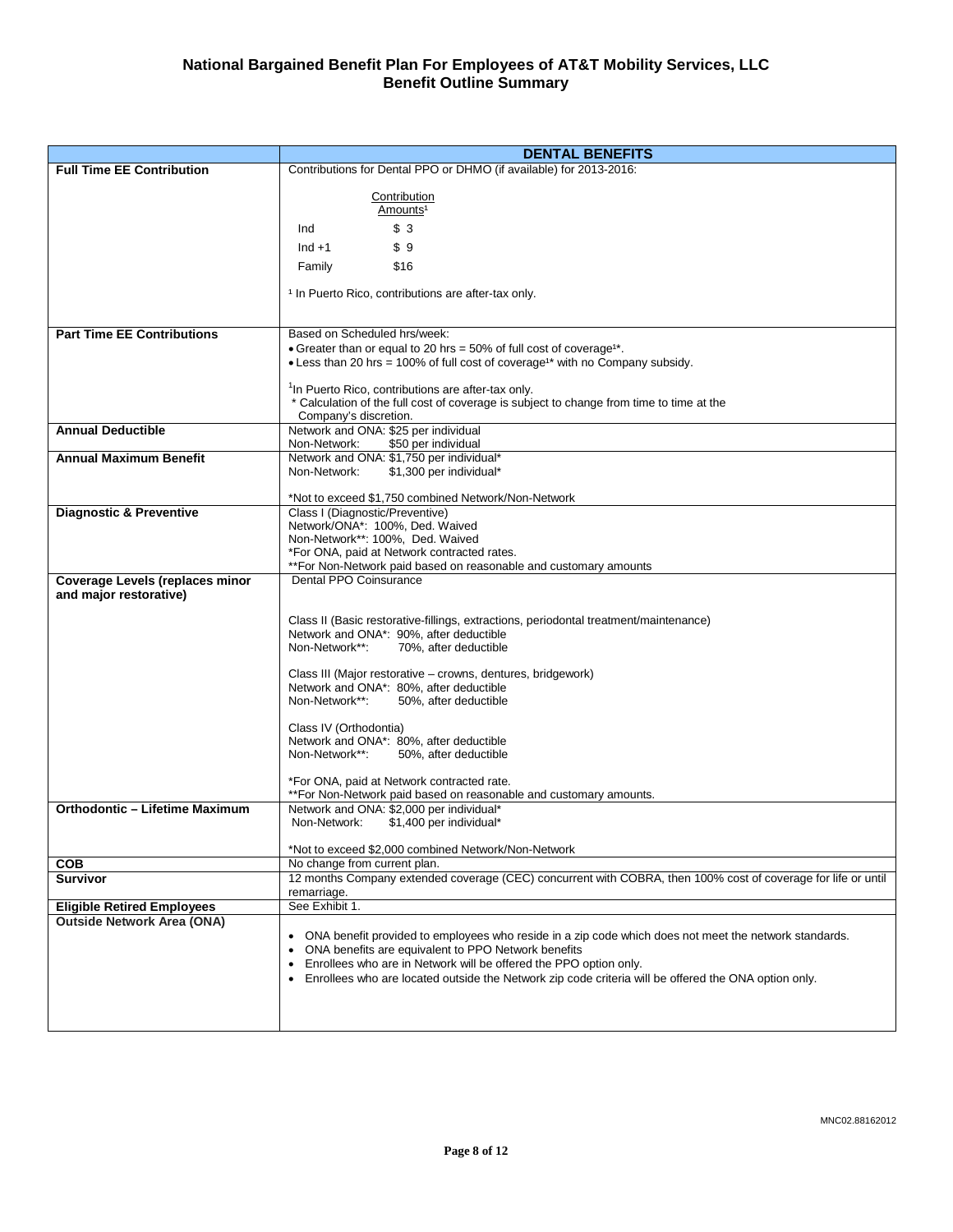|                                                                                                 | <b>VISION BENEFITS</b>                                                                                                                                                                                                                                                                                                                                                                                                                                                                                                                                                                                                                                                                                                                                                     |  |  |  |
|-------------------------------------------------------------------------------------------------|----------------------------------------------------------------------------------------------------------------------------------------------------------------------------------------------------------------------------------------------------------------------------------------------------------------------------------------------------------------------------------------------------------------------------------------------------------------------------------------------------------------------------------------------------------------------------------------------------------------------------------------------------------------------------------------------------------------------------------------------------------------------------|--|--|--|
| Plan                                                                                            | AT&T Vision Plan* (management provisions)                                                                                                                                                                                                                                                                                                                                                                                                                                                                                                                                                                                                                                                                                                                                  |  |  |  |
|                                                                                                 | *This document highlights key elements of plan design. For complete plan details, refer to the Summary Plan<br>Description (SPD) dated January 2010 & associated Summary of Material Modifications (SMMs).                                                                                                                                                                                                                                                                                                                                                                                                                                                                                                                                                                 |  |  |  |
| <b>Eligibility and Company Subsidy</b><br><b>(Exception to Management</b><br><b>Provisions)</b> | Eligibility for coverage and eligibility for Company subsidy begins on the first day of the month in which 6 months of<br>net credited service (NCS) is attained (also referred to as term of employment (TOE)).                                                                                                                                                                                                                                                                                                                                                                                                                                                                                                                                                           |  |  |  |
| <b>EE Class</b>                                                                                 | Regular Full Time & Part Time                                                                                                                                                                                                                                                                                                                                                                                                                                                                                                                                                                                                                                                                                                                                              |  |  |  |
| <b>Full Time EE Contribution</b>                                                                | Contributions for 2013-2016<br>Contribution<br>Amounts <sup>1</sup><br>\$2.50<br>Ind.<br>$Ind + 1$<br>\$5.00<br>\$7.00<br>Family<br><sup>1</sup> In Puerto Rico, contributions are after-tax only.                                                                                                                                                                                                                                                                                                                                                                                                                                                                                                                                                                         |  |  |  |
| <b>Part Time EE Contributions</b>                                                               | Based on Scheduled hrs/week:<br>Greater than or equal to 20 hrs = $50\%$ of full cost of coverage. <sup>1*</sup><br>$\bullet$<br>Less than 20 hrs = 100% of full cost of coverage <sup>1*</sup> with no Company subsidy.<br>$\bullet$<br><sup>1</sup> In Puerto Rico, contributions are after-tax only.<br>*Note: Calculation of the full cost of coverage is subject to change from time to time at the Company's discretion.                                                                                                                                                                                                                                                                                                                                             |  |  |  |
| <b>Coverage Levels</b>                                                                          | Exam: 1 exam per 12 months<br>\$0/0%<br>Network:<br>$\bullet$<br>Non-Network: \$28 towards exam cost<br>$\bullet$<br>Frame Allowance: 1 pair per 12 months<br>\$130 allowance towards frame cost<br>Network:<br>$\bullet$<br>Non-Network: \$30 towards frame cost<br>$\bullet$<br>Lenses Allowance: 1 set per 12 months<br>Network:<br>\$0/0%<br>Covers std. plastic lenses: Single, Bi-focal, Tri-focal, Lenticular, Progressive + Polycarbonate at 100%<br>Non-Network: \$30-\$80 towards lenses<br><b>Contact Lenses Allowance: Allowance per 12 months</b><br>\$150 allowance<br>Network:<br>Non-Network: \$150 allowance<br>2 <sup>nd</sup> Pair Benefit: Network Only: Allows for a 2 <sup>nd</sup> pair of glasses or contact lenses allowance after the first pair |  |  |  |
|                                                                                                 | benefit/allowance is utilized, per 24 months.                                                                                                                                                                                                                                                                                                                                                                                                                                                                                                                                                                                                                                                                                                                              |  |  |  |
| <b>COB</b>                                                                                      | No change from current plan.                                                                                                                                                                                                                                                                                                                                                                                                                                                                                                                                                                                                                                                                                                                                               |  |  |  |
| <b>Survivor</b>                                                                                 | No change from current plan.                                                                                                                                                                                                                                                                                                                                                                                                                                                                                                                                                                                                                                                                                                                                               |  |  |  |
| <b>Eligible Retired Employees</b>                                                               | See Exhibit 1.                                                                                                                                                                                                                                                                                                                                                                                                                                                                                                                                                                                                                                                                                                                                                             |  |  |  |

|                               | <b>SUPPLEMENTAL MEDICAL BENEFITS</b>                                                                                                                                                                                                                                           |  |  |
|-------------------------------|--------------------------------------------------------------------------------------------------------------------------------------------------------------------------------------------------------------------------------------------------------------------------------|--|--|
| Plan                          | AT&T Care Plus: A Supplemental Benefit Program                                                                                                                                                                                                                                 |  |  |
| Eligibility                   | • Within 31 days of the later of your date of hire, the date a change in status event occurs, or the date on your<br>enrollment materials.<br>• Effective date of coverage is the first of the month following your hire date.                                                 |  |  |
| <b>EE Class</b>               | Regular Full Time & Part Time                                                                                                                                                                                                                                                  |  |  |
| <b>Employee Contributions</b> | Employee only<br>-S. 1                                                                                                                                                                                                                                                         |  |  |
| (FT and PT)                   | Employee & family \$2                                                                                                                                                                                                                                                          |  |  |
|                               | Note: Contribution amounts are subject to change from time to time at the sole discretion of the Company.                                                                                                                                                                      |  |  |
|                               | In Puerto Rico, contributions are after-tax only.                                                                                                                                                                                                                              |  |  |
| <b>Benefits</b>               | Expand benefits which may be offered under CarePlus to include any benefits determined by the Company to be<br>beneficial to Plan participants. Company retains the unilateral right to change, modify, amend and discontinue the<br>expanded benefits offered under CarePlus. |  |  |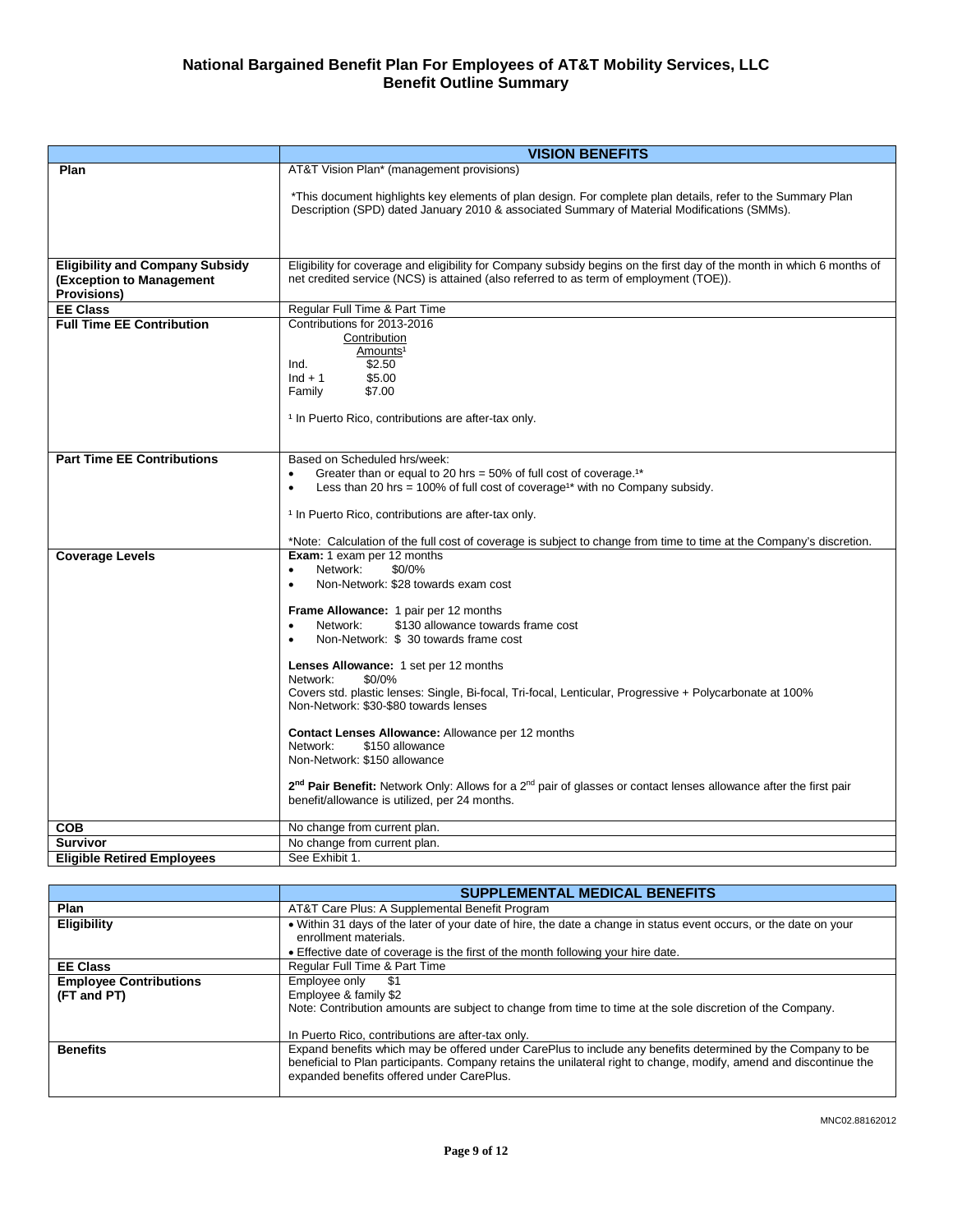|                                   | <b>SUPPLEMENTAL MEDICAL BENEFITS</b>                               |  |
|-----------------------------------|--------------------------------------------------------------------|--|
|                                   | Change frequency of enrollment from every $3^{rd}$ year to annual. |  |
| <b>COB</b>                        | No change from current plan.                                       |  |
| <b>Survivor</b>                   | No change from current plan.                                       |  |
| <b>Eligible Retired Employees</b> | No change from current plan.                                       |  |

|                                         | <b>FLEXIBLE SPENDING ACCOUNTS</b>                                                                                                                      |  |
|-----------------------------------------|--------------------------------------------------------------------------------------------------------------------------------------------------------|--|
| <b>Dependent Care Spending Accounts</b> |                                                                                                                                                        |  |
| Plan                                    | No change from current plan.                                                                                                                           |  |
|                                         | Note: Not currently available in Puerto Rico.                                                                                                          |  |
| Eligibility                             | No change from current plan.                                                                                                                           |  |
| <b>EE Class</b>                         | Regular Full Time & Part Time                                                                                                                          |  |
| <b>Maximum</b>                          | No change from current plan.                                                                                                                           |  |
| <b>Minimum</b>                          | No change from current plan.                                                                                                                           |  |
| <b>Health Care Spending Accounts</b>    |                                                                                                                                                        |  |
| Plan                                    | No change from current plan, except those that are mandated by healthcare reform legislation (PPACA). Note: Not<br>currently available in Puerto Rico. |  |
| <b>Eligibility</b>                      | No change from current plan.                                                                                                                           |  |
| <b>EE Class</b>                         | Regular Full Time & Part Time                                                                                                                          |  |
| Maximum                                 | No change from current plan except those that are mandated by healthcare reform legislation (PPACA).                                                   |  |
| <b>Minimum</b>                          | No change from current plan except those that are mandated by healthcare reform legislation (PPACA).                                                   |  |
| <b>Survivor</b>                         | No change from current plan.                                                                                                                           |  |
| <b>Eligible Retired Employees</b>       | No change from current plan.                                                                                                                           |  |

|                                            | <b>LIFE INSURANCE</b>                                                                                                                                                  |  |  |  |
|--------------------------------------------|------------------------------------------------------------------------------------------------------------------------------------------------------------------------|--|--|--|
|                                            |                                                                                                                                                                        |  |  |  |
| Plan                                       | AT&T Medical and Group Life Insurance Plan - Group Life Insurance* (management provisions)<br>AT&T Supplementary Group Life Insurance Program* (management provisions) |  |  |  |
|                                            | AT&T Dependent Group Life Insurance Program* (management provisions)                                                                                                   |  |  |  |
|                                            |                                                                                                                                                                        |  |  |  |
|                                            | *This document highlights key elements of plan design. For complete plan details, refer to the Summary Plan                                                            |  |  |  |
|                                            | Description (SPD) dated May 2008 & associated Summary of Material Modifications (SMMs).                                                                                |  |  |  |
|                                            |                                                                                                                                                                        |  |  |  |
|                                            | Note: Contributions amounts are subject to annual adjustment.                                                                                                          |  |  |  |
| <b>Eligibility</b>                         | All coverages: Eligible date of hire.                                                                                                                                  |  |  |  |
| <b>EE Class</b>                            | Regular Full Time & Part Time                                                                                                                                          |  |  |  |
| <b>Basic Life Insurance</b>                | Basic: 1.X Salary for the twelve months ending on Sept. 1 of previous plan year, rounded to the next \$1,000                                                           |  |  |  |
| <b>Benefit</b>                             | Company paid. Max. \$7M basic plus supplemental.                                                                                                                       |  |  |  |
| <b>Supplemental Life Insurance Benefit</b> | 1X-10X annual basic pay, max \$7M basic + supp; Employee paid; smoker/nonsmoker rates.                                                                                 |  |  |  |
| <b>Accelerated Death Benefit</b>           | Available when life expectancy is 24 months or less.                                                                                                                   |  |  |  |
|                                            | Minimum Distribution: 25% of total life insurance benefit.                                                                                                             |  |  |  |
|                                            | Maximum Distribution: lesser of 75% of total life insurance benefit or \$1M.                                                                                           |  |  |  |
| AD&D                                       | Basic: 1X annual basic pay; Company paid                                                                                                                               |  |  |  |
|                                            | Supp: 1X-10X annual basic pay<br>Spouse and child: applies                                                                                                             |  |  |  |
| <b>Seatbelt Incentive</b>                  |                                                                                                                                                                        |  |  |  |
|                                            | Company paid \$10K.<br>Supplemental, spouse, & child AD&D also have \$10K.                                                                                             |  |  |  |
| <b>Dependent</b>                           | Employee paid                                                                                                                                                          |  |  |  |
| <b>Benefit Amount</b>                      | Spouse/RDP life and AD&D: \$10K, \$25-\$300K in \$25K increments; smoker/nonsmoker rates.                                                                              |  |  |  |
|                                            | Child life and AD&D: \$5K-\$30K in \$5K increments.                                                                                                                    |  |  |  |
| <b>LTD Coverage</b>                        | Basic & Supplemental life (not AD&D) continues for 3 years.                                                                                                            |  |  |  |
|                                            | Dependent coverages end with end of STD.                                                                                                                               |  |  |  |
| Portability upon termination               | Yes for supplemental employee life only.                                                                                                                               |  |  |  |
| <b>Conversion upon termination</b>         | Basic & Supplemental life, not AD&D.                                                                                                                                   |  |  |  |
|                                            | Spouse and child life, not AD&D.                                                                                                                                       |  |  |  |
| <b>Survivor</b>                            | No.                                                                                                                                                                    |  |  |  |
| <b>Eligible Retired Employees</b>          | No.                                                                                                                                                                    |  |  |  |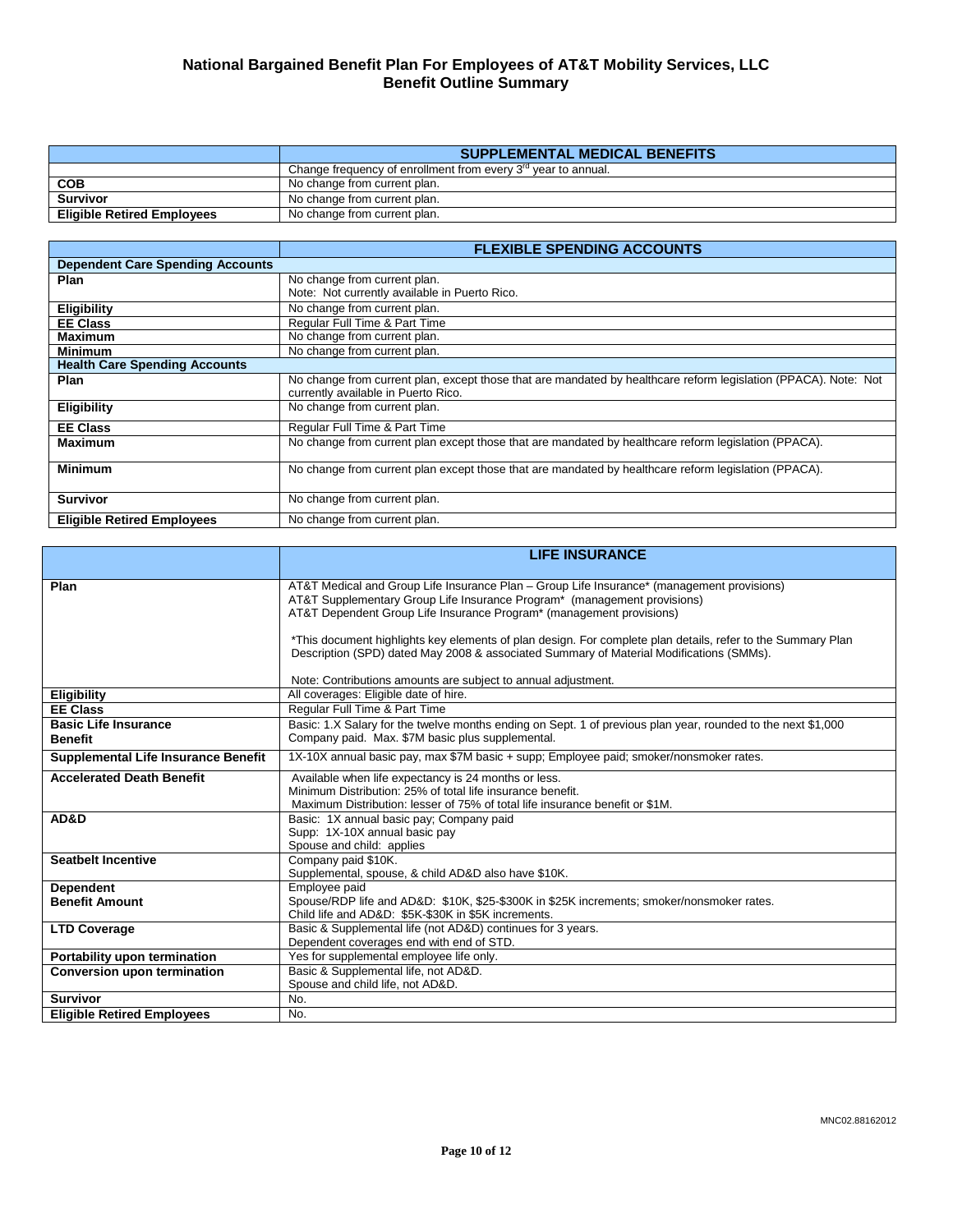|                         | <b>LIFE INSURANCE</b>                                                                                                                                                                                                                                                                                                                                                                                                                                                                    |
|-------------------------|------------------------------------------------------------------------------------------------------------------------------------------------------------------------------------------------------------------------------------------------------------------------------------------------------------------------------------------------------------------------------------------------------------------------------------------------------------------------------------------|
| <b>Guaranteed Issue</b> | No Evidence of Insurability (EOI) for Supplemental life coverage of up to 3X Annual Pay on initial enrollment or of<br>an additional 1X Annual Pay for a Qualified Life Event, but may not exceed 10X Annual Pay, otherwise EOI required<br>for any increase.<br>No EOI for Spouse coverage of \$10K during initial enrollment period. Otherwise, EOI required for any enrollment or<br>increase.<br>No EOI for Child coverage at any time for initial enrollment or increase in amount. |

|                    | <b>LONG-TERM CARE</b>                                                                                                      |  |
|--------------------|----------------------------------------------------------------------------------------------------------------------------|--|
|                    |                                                                                                                            |  |
| <b>Plan</b>        | AT&T Consolidated Long-Term Care Insurance Plan.                                                                           |  |
| <b>Eligibility</b> | No change from current plan. Note: Not currently available in Puerto Rico.                                                 |  |
| <b>EE Class</b>    | No change.                                                                                                                 |  |
| Coverage           | New Hires<br>Not available; closed to new entrants as of 5/1/2012.                                                         |  |
|                    | <b>Current Employees</b><br>Participants currently enrolled may remain in the plan; closed to new entrants as of 5/1/2012. |  |

|                    | <b>ADOPTION ASSISTANCE PROGRAM</b> |  |
|--------------------|------------------------------------|--|
| Plan               | No change from current plan.       |  |
| <b>Eligibility</b> | No change from current plan.       |  |
| <b>EE Class</b>    | No change from current plan.       |  |
| <b>Maximum</b>     | No change from current plan.       |  |

|                                  | <b>TUITION REIMBURSEMENT PLAN</b>                                                                                         |  |  |
|----------------------------------|---------------------------------------------------------------------------------------------------------------------------|--|--|
|                                  |                                                                                                                           |  |  |
| <b>Eligibility</b>               | 6 months of service.                                                                                                      |  |  |
| <b>EE Class</b>                  | No change from current plan.                                                                                              |  |  |
| Maximum (same for FT & PT)       | Annual Tuition Cap-No change from current plan.                                                                           |  |  |
|                                  | Tuition Lifetime Cap-Undergraduate-\$20,000 Graduate-\$25,000.                                                            |  |  |
| <b>Reimbursement for classes</b> | Full Time: 100%                                                                                                           |  |  |
|                                  | $\geq$ 20 hours: 75%                                                                                                      |  |  |
|                                  | $<$ 20 hours: 50%                                                                                                         |  |  |
|                                  | Fees required by the school to take the course will be reimbursed, e. q., lab fees, transportation fees, recreation fees. |  |  |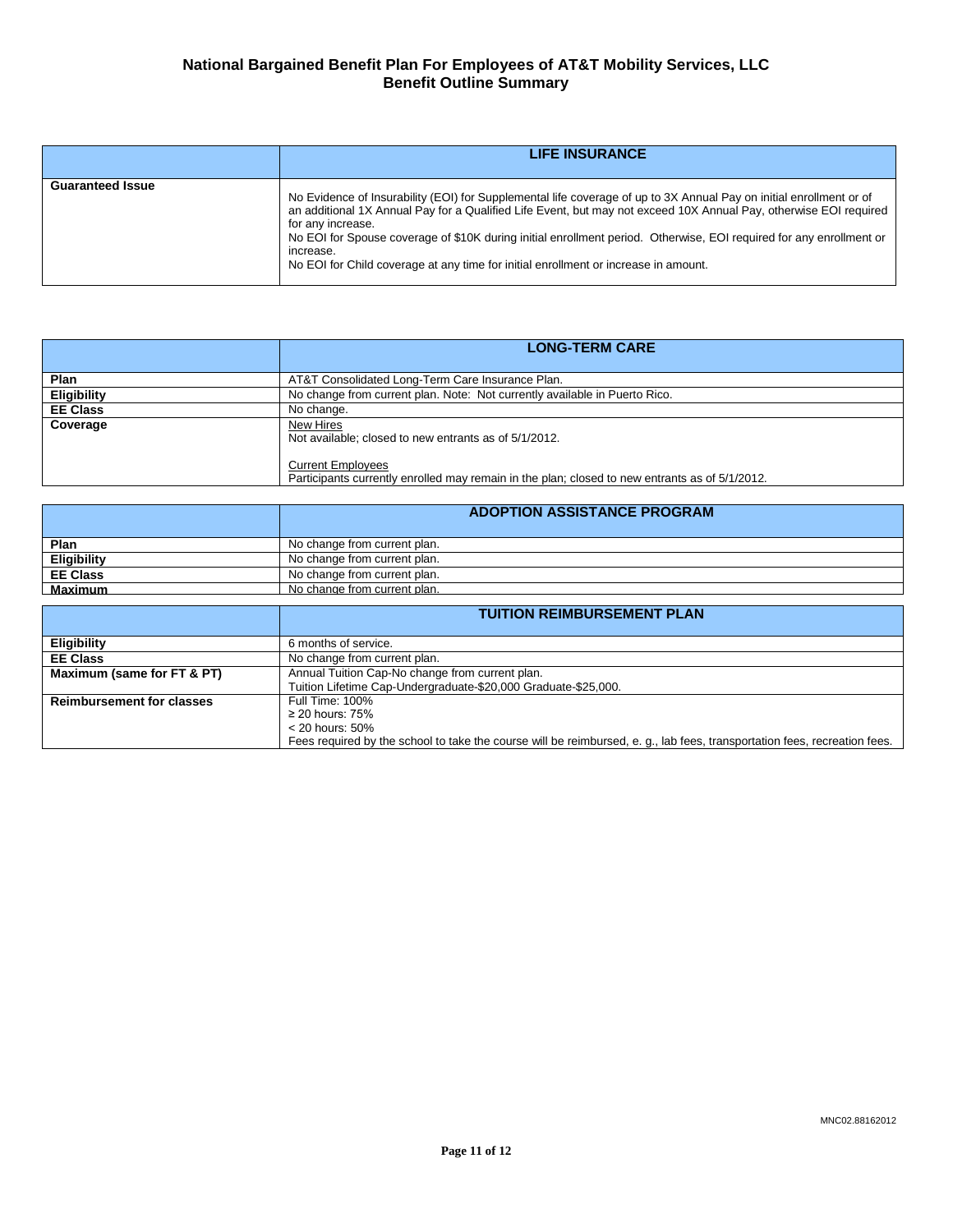#### **Retiree Health Care for Bargained Employees for the period January 1, 2013 through December 31, 2016 who terminate employment during the period 1/1/2013 through 12/31/2016.**

Employees who are eligible for post employment benefits when employment ends **("Eligible Retired Employees")** shall be eligible to participate in the same plan as an active current employee with the same provisions that apply to active employees, except that provisions regarding eligibility for post-employment benefits and monthly contributions shall remain the same as the rules that applied to similarly situated former employees as of 12/31/2012 and shown in the chart below:

| <b>Hire Date</b>         | Hired before 1/1/2005                                                                                                                  |                                                                                                                                                                                                                                                                                  | Hired on or after 1/1/2005                                                                                                                   |
|--------------------------|----------------------------------------------------------------------------------------------------------------------------------------|----------------------------------------------------------------------------------------------------------------------------------------------------------------------------------------------------------------------------------------------------------------------------------|----------------------------------------------------------------------------------------------------------------------------------------------|
| Plan                     | <b>Former SWBW Plan</b><br><b>Participants</b>                                                                                         | <b>Former EDGE Plan</b><br><b>Participants</b>                                                                                                                                                                                                                                   | <b>National Bargained</b><br><b>Benefit Plan For</b><br><b>Employees of AT&amp;T</b><br><b>Mobility Services, LLC</b>                        |
| <b>Eligibility Rule</b>  | Modified rule of 75<br>30 (NCS) and<br>any age<br>25 (NCS) & 50<br>٠<br>(age)<br>20 (NCS) & 55<br>(age)<br>10 (NCS) & 65<br>٠<br>(age) | <b>Transition Groups 1-4</b>                                                                                                                                                                                                                                                     | Modified rule of 75<br>30 (NCS) and any age<br>в<br>25 (NCS) & 50 (age)<br>в<br>20 (NCS) & 55 (age)<br>10 (NCS) & 65 (age)<br>$\blacksquare$ |
| Retiree<br>contributions | Same as active<br>employees'<br>contributions                                                                                          | Parent company<br>٠<br>provides benefit<br>for Transition<br>Group 1<br>Subsidy varies<br>for Transition<br>Groups 2-3;<br>Access only for<br><b>Transition Group</b><br>4<br>[Edge Plan retiree<br>contributions are<br>subject to change.<br>See Summary Plan<br>Description.] | Retiree pays 100% for<br>coverage (Access Only)                                                                                              |

Nothing in this Agreement or in Exhibit 1 shall be construed to provide benefits for any period subsequent to the term of this Agreement or for any employee other than those referenced above who terminate employment during the term of this Agreement.

For Puerto Rico retirees only: Fully insured coverage option only (available at the discretion of the Company).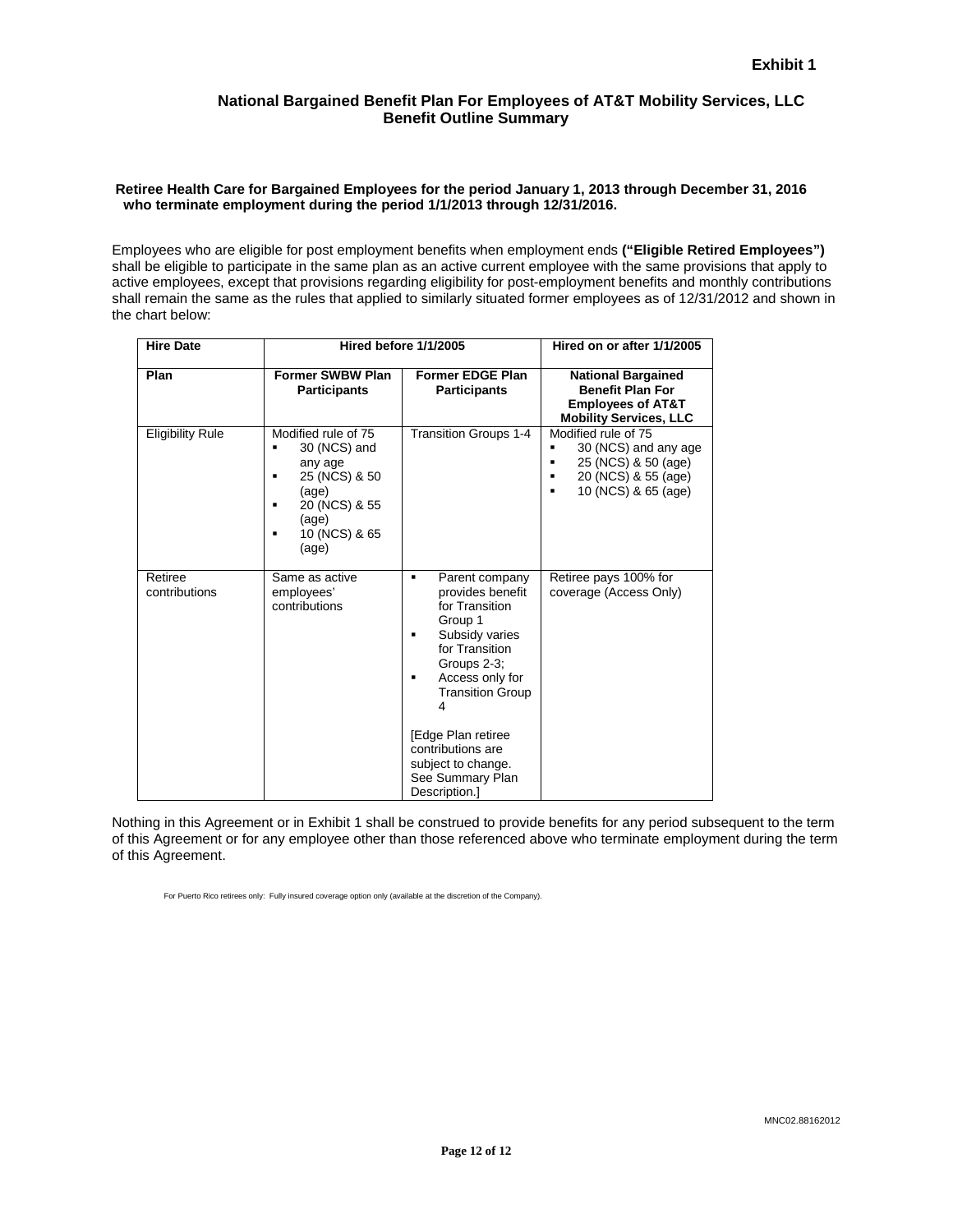## **AT&T Benefits Labor Support Resource Document - Comparison - Medical Cingular Wireless Health & Welfare Benefits Plan for Bargained Employees ("National Bargained Benefit Plan") Excluding Puerto Rico For Illustrative Purposes Only**

**In case of any discrepancy, the terms of the official plan documents prevail** 

| <b>Benefit /</b><br><b>Provision</b> | <b>Current</b><br><b>Cingular Wireless Health &amp; Welfare Benefits Plan for</b><br><b>Bargained Employees ("National Bargained Benefit</b><br>Plan") | <b>Proposed</b><br><b>Cingular Wireless Health &amp; Welfare Benefits Plan for</b><br><b>Bargained Employees ("National Bargained Benefit</b><br>Plan")                                                                                                                                                                              |
|--------------------------------------|--------------------------------------------------------------------------------------------------------------------------------------------------------|--------------------------------------------------------------------------------------------------------------------------------------------------------------------------------------------------------------------------------------------------------------------------------------------------------------------------------------|
|                                      | <b>Active New Hires and Current Employees</b>                                                                                                          |                                                                                                                                                                                                                                                                                                                                      |
| <b>Effective</b><br>Date(s)          | Current Plan for 2012                                                                                                                                  | 4/1/2013                                                                                                                                                                                                                                                                                                                             |
|                                      | <b>Health Reimbursement Account (HRA)</b>                                                                                                              |                                                                                                                                                                                                                                                                                                                                      |
|                                      | None.                                                                                                                                                  | New Hires (Hired or Rehired on or after 1/1/13)<br>None.                                                                                                                                                                                                                                                                             |
|                                      |                                                                                                                                                        | Current Employees (Hired or Rehired on or before 12/31/12) who are enrolled in<br>the National Bargained Benefit Plan on the HRA crediting date. For 2013 the<br>crediting date will be on or around 4/1/13 and for 2014 the crediting date will be<br>on or around 1/1/14. HRA's are not provided for employees enrolled in an HMO. |
|                                      |                                                                                                                                                        | 2013<br>2014                                                                                                                                                                                                                                                                                                                         |
|                                      |                                                                                                                                                        | \$500<br>\$500<br>Ind                                                                                                                                                                                                                                                                                                                |
|                                      |                                                                                                                                                        | $Ind + 1$<br>\$500<br>\$500                                                                                                                                                                                                                                                                                                          |
|                                      |                                                                                                                                                        | Fam<br>\$500<br>\$500                                                                                                                                                                                                                                                                                                                |
| <b>Medical</b>                       |                                                                                                                                                        |                                                                                                                                                                                                                                                                                                                                      |
| Active<br><b>Full-time</b>           | For 2012*1:                                                                                                                                            | Current Employees (Hired or Rehired on or before 12/31/12)<br><b>Contribution Amounts</b>                                                                                                                                                                                                                                            |
| <b>Monthly</b>                       | \$68<br>Ind                                                                                                                                            |                                                                                                                                                                                                                                                                                                                                      |
| <b>Employee</b>                      | $Ind + 1$<br>\$123                                                                                                                                     | 2013<br>2014<br>2016<br>2015                                                                                                                                                                                                                                                                                                         |
| <b>Contributions</b>                 | Fam<br>\$177                                                                                                                                           | \$38<br>\$61<br>\$69<br>\$82<br>Ind<br>$Ind +$<br>\$127<br>\$169<br>\$81<br>\$142                                                                                                                                                                                                                                                    |
|                                      | Notes:                                                                                                                                                 | Fam<br>\$81<br>\$127<br>\$142<br>\$169                                                                                                                                                                                                                                                                                               |
|                                      | *Contribution amounts subject to change from time to time at the sole discretion<br>of the Company.                                                    |                                                                                                                                                                                                                                                                                                                                      |
|                                      | <sup>1</sup> In Puerto Rico, contributions are after-tax only.                                                                                         | New Hires (Hired or Rehired on or after 1/1/13)<br>Contribution Amounts For Those Hired In 2013                                                                                                                                                                                                                                      |
|                                      |                                                                                                                                                        | 2013<br>2014<br>2016<br><u> 2015</u><br>\$117<br>\$110<br>\$122<br>\$82<br>Ind<br>\$234<br>\$244<br>\$252<br>\$169<br>$Ind + 1$<br>\$234<br>\$244<br>Fam<br>\$252<br>\$169                                                                                                                                                           |
|                                      |                                                                                                                                                        | Contribution Amounts For Those Hired In 2014                                                                                                                                                                                                                                                                                         |
|                                      |                                                                                                                                                        | 2013<br>2014<br>2015<br>2016                                                                                                                                                                                                                                                                                                         |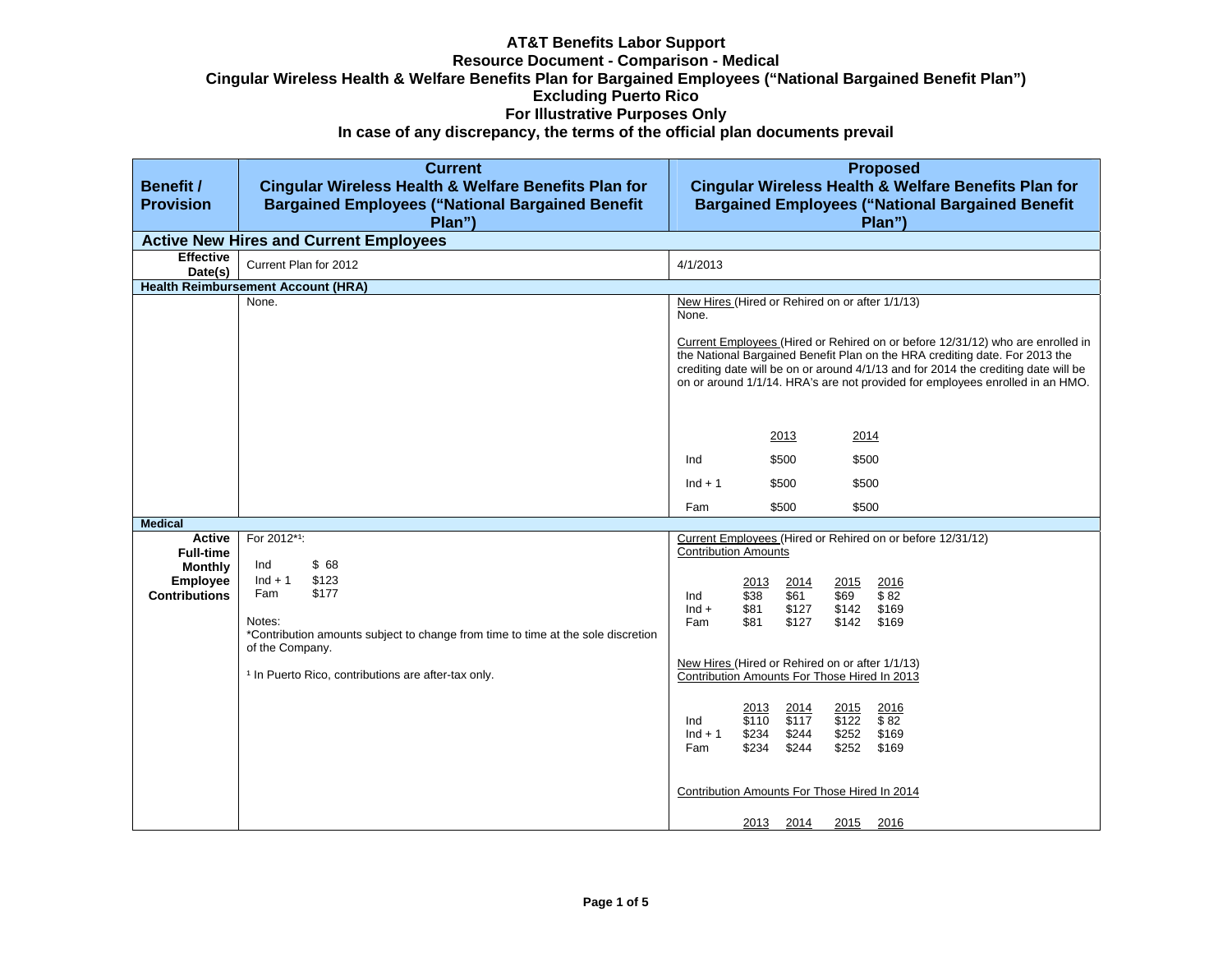#### **AT&T Benefits Labor Support Resource Document - Comparison - Medical Cingular Wireless Health & Welfare Benefits Plan for Bargained Employees ("National Bargained Benefit Plan") Excluding Puerto Rico For Illustrative Purposes Only In case of any discrepancy, the terms of the official plan documents prevail**

| <b>Benefit /</b><br><b>Provision</b> | <b>Current</b><br>Cingular Wireless Health & Welfare Benefits Plan for<br><b>Bargained Employees ("National Bargained Benefit</b><br>Plan") |                                                          |         |  | <b>Proposed</b><br>Cingular Wireless Health & Welfare Benefits Plan for<br><b>Bargained Employees ("National Bargained Benefit</b><br>Plan") |                                  |                           |                                   |                                         |                                   |
|--------------------------------------|---------------------------------------------------------------------------------------------------------------------------------------------|----------------------------------------------------------|---------|--|----------------------------------------------------------------------------------------------------------------------------------------------|----------------------------------|---------------------------|-----------------------------------|-----------------------------------------|-----------------------------------|
|                                      |                                                                                                                                             |                                                          |         |  | $\overline{\text{Ind}}$<br>$Ind + 1$<br>Fam                                                                                                  | N/A<br>N/A<br>N/A                | \$117<br>\$244<br>\$244   | \$122<br>\$252<br>\$252           | \$131<br>\$270<br>\$270                 |                                   |
|                                      |                                                                                                                                             |                                                          |         |  | Contribution Amounts For Those Hired In 2015                                                                                                 |                                  |                           |                                   |                                         |                                   |
|                                      |                                                                                                                                             |                                                          |         |  | Ind<br>$Ind +$<br>Fam                                                                                                                        | 2013<br>N/A<br>N/A<br>N/A        | 2014<br>N/A<br>N/A<br>N/A | 2015<br>\$122<br>\$252<br>\$252   | 2016<br>\$131<br>\$270<br>\$270         |                                   |
|                                      |                                                                                                                                             |                                                          |         |  | Contribution Amounts For Those Hired In 2016                                                                                                 |                                  |                           |                                   |                                         |                                   |
|                                      |                                                                                                                                             |                                                          |         |  | Ind<br>$Ind + 1$<br>Fam                                                                                                                      | $\frac{2013}{N/A}$<br>N/A<br>N/A | 2014<br>N/A<br>N/A<br>N/A | 2015<br>N/A<br>N/A<br>N/A         | 2016<br>$\sqrt{$131}$<br>\$270<br>\$270 |                                   |
| Annual<br><b>Deductibles</b>         | For 2012:                                                                                                                                   |                                                          |         |  | <b>New Hires and Current Employees</b><br>For 2013-2016:                                                                                     |                                  |                           |                                   |                                         |                                   |
|                                      | Network<br>and ONA                                                                                                                          | Actives (New Hires and Incumbents)<br>% of Base<br>Wages | Max.    |  |                                                                                                                                              |                                  |                           |                                   |                                         |                                   |
|                                      | Ind                                                                                                                                         | 0.5%                                                     | \$500   |  | Ind<br>$Ind+1$                                                                                                                               |                                  |                           | Network / ONA<br>\$500<br>\$1,000 |                                         | Non-Network<br>\$1,300<br>\$2,600 |
|                                      | $Ind + 1$                                                                                                                                   | 1.0%                                                     | \$1,000 |  | Fam                                                                                                                                          |                                  |                           | \$1,000                           |                                         | \$2,600                           |
|                                      | Family                                                                                                                                      | 1.5%                                                     | \$1,500 |  |                                                                                                                                              |                                  |                           |                                   |                                         |                                   |
|                                      | (Integrated Med/Surg, Rx, & MH/SA)                                                                                                          |                                                          |         |  |                                                                                                                                              |                                  |                           |                                   |                                         |                                   |
|                                      | Non-<br>Network                                                                                                                             | % of Base<br>Wages                                       | Max.    |  |                                                                                                                                              |                                  |                           |                                   |                                         |                                   |
|                                      | Ind                                                                                                                                         | 1.5%                                                     | \$1,500 |  |                                                                                                                                              |                                  |                           |                                   |                                         |                                   |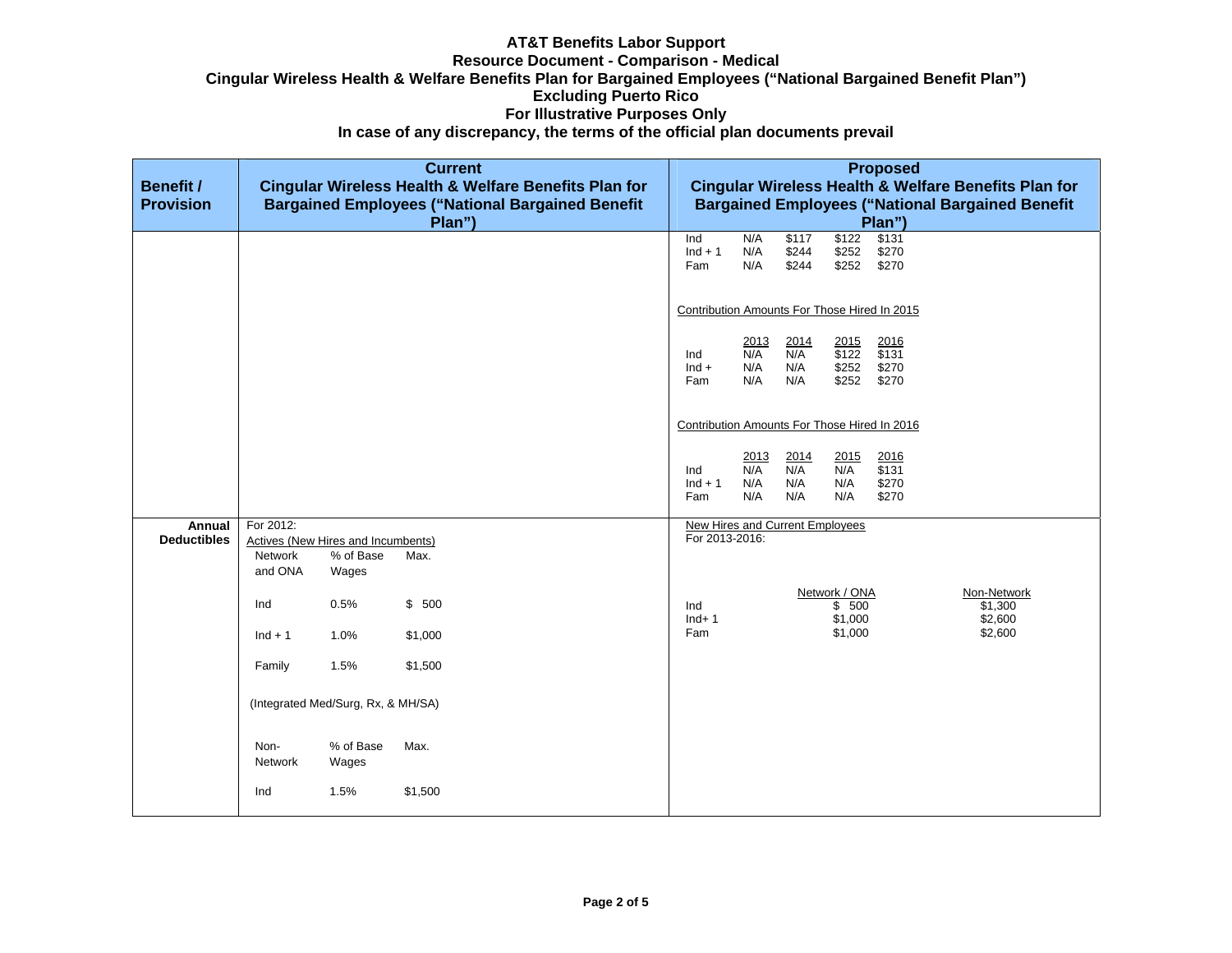#### **AT&T Benefits Labor Support Resource Document - Comparison - Medical Cingular Wireless Health & Welfare Benefits Plan for Bargained Employees ("National Bargained Benefit Plan") Excluding Puerto Rico For Illustrative Purposes Only In case of any discrepancy, the terms of the official plan documents prevail**

| <b>Benefit /</b><br><b>Provision</b> | <b>Current</b><br><b>Cingular Wireless Health &amp; Welfare Benefits Plan for</b><br><b>Bargained Employees ("National Bargained Benefit</b><br>Plan") |         |          |                            | <b>Proposed</b><br>Cingular Wireless Health & Welfare Benefits Plan for<br><b>Bargained Employees ("National Bargained Benefit</b><br>Plan") |            |                               |                                                                                  |  |  |
|--------------------------------------|--------------------------------------------------------------------------------------------------------------------------------------------------------|---------|----------|----------------------------|----------------------------------------------------------------------------------------------------------------------------------------------|------------|-------------------------------|----------------------------------------------------------------------------------|--|--|
|                                      | $Ind + 1$                                                                                                                                              | 3.0%    | \$3,000  |                            |                                                                                                                                              |            |                               |                                                                                  |  |  |
|                                      | Family                                                                                                                                                 | 4.5%    | \$4,500  |                            |                                                                                                                                              |            |                               |                                                                                  |  |  |
|                                      |                                                                                                                                                        |         |          |                            |                                                                                                                                              |            |                               |                                                                                  |  |  |
| Annual                               | For 2012:                                                                                                                                              |         |          |                            | New Hires and Current Employees                                                                                                              |            |                               |                                                                                  |  |  |
| <b>Out-of-Pocket</b>                 | Based on annual Base wages:                                                                                                                            |         |          |                            | For 2013-2016:                                                                                                                               |            |                               |                                                                                  |  |  |
| <b>Maximums</b>                      |                                                                                                                                                        |         |          |                            |                                                                                                                                              |            |                               |                                                                                  |  |  |
| (OOP)                                | Network/ONA                                                                                                                                            |         |          |                            |                                                                                                                                              |            | Out-of-Pocket Maximum Amounts |                                                                                  |  |  |
|                                      | If $\le$ or $=$                                                                                                                                        | $%$ of  | Max.     |                            |                                                                                                                                              |            | (excluding Annual Deductible) |                                                                                  |  |  |
|                                      | \$50k                                                                                                                                                  | Base    |          |                            |                                                                                                                                              |            |                               |                                                                                  |  |  |
|                                      |                                                                                                                                                        | Wages   |          |                            | 2013                                                                                                                                         | 2014       | 2015                          | 2016                                                                             |  |  |
|                                      | Ind                                                                                                                                                    | 1.5%    | \$2,000  |                            | Network/                                                                                                                                     | Network/   | Network/                      | Network/                                                                         |  |  |
|                                      | $Ind + 1$                                                                                                                                              | 2.25%   | \$3,000  |                            | ONA                                                                                                                                          | <b>ONA</b> | <b>ONA</b>                    | <b>ONA</b>                                                                       |  |  |
|                                      | Family                                                                                                                                                 | 3.0%    | \$4,000  |                            |                                                                                                                                              |            |                               |                                                                                  |  |  |
|                                      | (Integrated Med/Surg, Rx, & MH/SA and Deductible is included in this OOP)                                                                              |         |          | Ind                        | \$1,500                                                                                                                                      | \$1,700    | \$2,000                       | \$2,000                                                                          |  |  |
|                                      |                                                                                                                                                        |         |          |                            |                                                                                                                                              |            |                               |                                                                                  |  |  |
|                                      | Network/ONA                                                                                                                                            |         |          | $Ind + 1$                  | \$3,000                                                                                                                                      | \$3,400    | \$4,000                       | \$4,000                                                                          |  |  |
|                                      | If $>$                                                                                                                                                 | $%$ of  | Max.     |                            |                                                                                                                                              |            |                               |                                                                                  |  |  |
|                                      | \$50k                                                                                                                                                  | Base    |          | Fam                        | \$3,000                                                                                                                                      | \$3,400    | \$4,000                       | \$4,000                                                                          |  |  |
|                                      |                                                                                                                                                        | Wages   |          |                            |                                                                                                                                              |            |                               |                                                                                  |  |  |
|                                      | Ind                                                                                                                                                    | 1.5%    | \$2,500  |                            |                                                                                                                                              |            |                               |                                                                                  |  |  |
|                                      | $Ind + 1$                                                                                                                                              | 2.25%   | \$4,000  |                            | 2013                                                                                                                                         | 2014       | 2015                          | 2016                                                                             |  |  |
|                                      | Family                                                                                                                                                 | 3.0%    | \$5,300  |                            | Non-                                                                                                                                         | Non-       | Non-                          | Non-                                                                             |  |  |
|                                      |                                                                                                                                                        |         |          |                            | Network/                                                                                                                                     | Network/   | Network/                      | Network/                                                                         |  |  |
|                                      | (Integrated Med/Surg, Rx, & MH/SA and Deductible is included in this OOP)                                                                              |         |          |                            |                                                                                                                                              |            |                               |                                                                                  |  |  |
|                                      |                                                                                                                                                        |         |          |                            | \$4,500                                                                                                                                      | \$5,100    | \$6,000                       | \$6,000                                                                          |  |  |
|                                      | Non-Network                                                                                                                                            |         |          |                            |                                                                                                                                              |            |                               |                                                                                  |  |  |
|                                      | If $\le$ or $=$                                                                                                                                        | $%$ of  | Max.     | $Ind + 1$                  | \$9,000                                                                                                                                      | \$10,200   | \$12,000                      | \$12,000                                                                         |  |  |
|                                      | \$50k                                                                                                                                                  | Base    |          | Fam                        | \$9,000                                                                                                                                      |            |                               |                                                                                  |  |  |
|                                      |                                                                                                                                                        | Wages   |          |                            |                                                                                                                                              | \$10,200   | \$12,000                      | \$12,000                                                                         |  |  |
|                                      | Ind                                                                                                                                                    | 4.5%    | \$6,000  |                            |                                                                                                                                              |            |                               |                                                                                  |  |  |
|                                      | $Ind + 1$                                                                                                                                              | 6.75%   | \$9,000  |                            |                                                                                                                                              |            |                               |                                                                                  |  |  |
|                                      | Family                                                                                                                                                 | $9.0\%$ | \$12,000 |                            |                                                                                                                                              |            |                               | The following costs will never apply towards Out-of-Pocket Maximum nor be        |  |  |
|                                      |                                                                                                                                                        |         |          |                            |                                                                                                                                              |            |                               | paid for by the plan after the Out-of-Pocket Maximum is satisfied:               |  |  |
|                                      |                                                                                                                                                        |         |          |                            | • Deductibles                                                                                                                                |            |                               |                                                                                  |  |  |
|                                      | (Integrated Med/Surg, Rx, & MH/SA and Deductible is included in this OOP)                                                                              |         |          | • Prescription Drug copays |                                                                                                                                              |            |                               |                                                                                  |  |  |
|                                      | Non-Network                                                                                                                                            |         |          |                            |                                                                                                                                              |            |                               |                                                                                  |  |  |
|                                      | If >                                                                                                                                                   | % of    | Max.     |                            | • Any applicable monthly contributions<br>• Any charges for non-covered health services                                                      |            |                               |                                                                                  |  |  |
|                                      | \$50k                                                                                                                                                  | Base    |          |                            |                                                                                                                                              |            |                               | • Any penalties for failure to comply with terms of plan (i.e., preauthorization |  |  |
|                                      |                                                                                                                                                        | Wages   |          | /predetermination)         |                                                                                                                                              |            |                               |                                                                                  |  |  |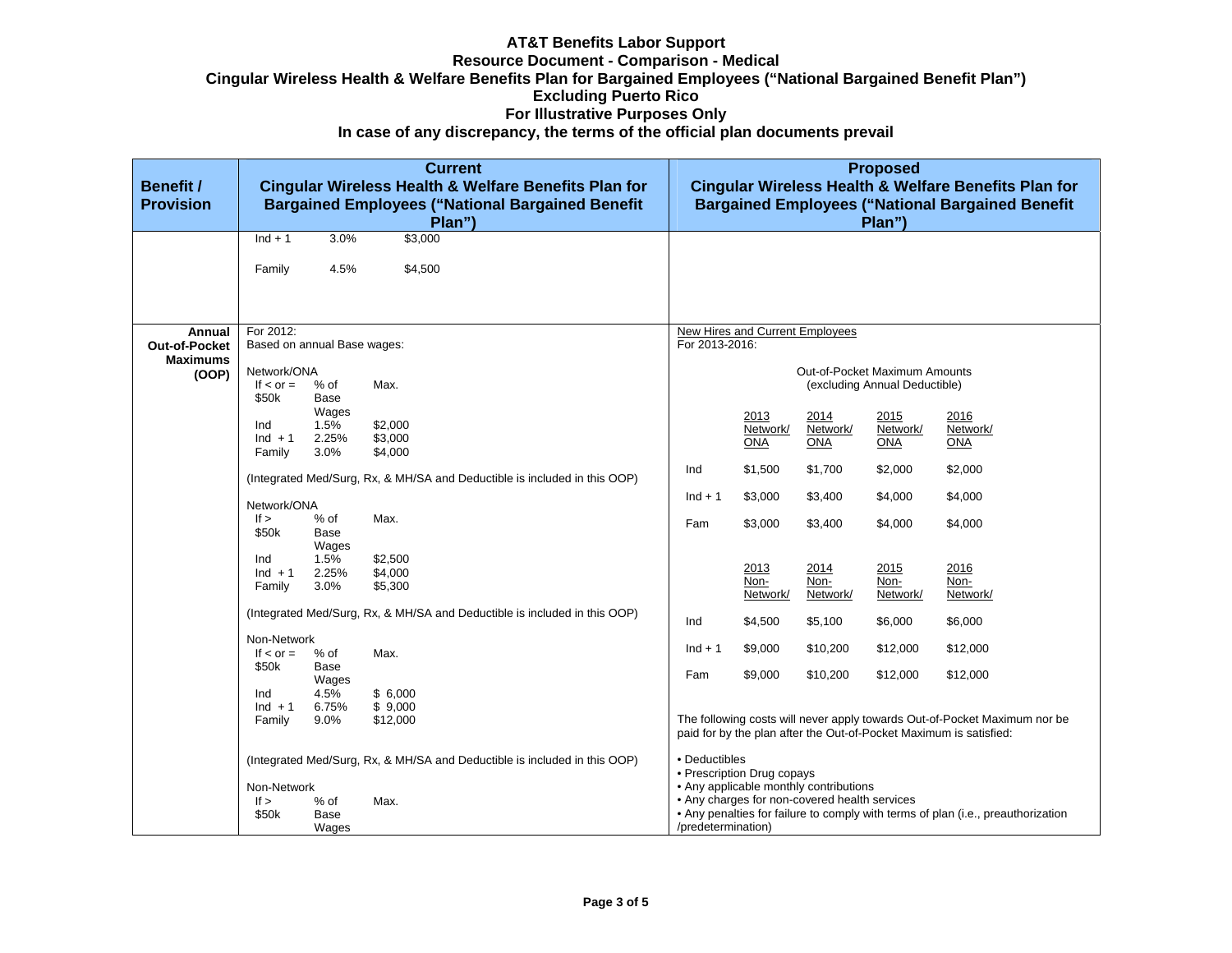# **AT&T Benefits Labor Support Resource Document - Comparison - Medical Cingular Wireless Health & Welfare Benefits Plan for Bargained Employees ("National Bargained Benefit Plan") Excluding Puerto Rico For Illustrative Purposes Only**

| In case of any discrepancy, the terms of the official plan documents prevail |  |
|------------------------------------------------------------------------------|--|
|                                                                              |  |

| <b>Benefit /</b><br><b>Provision</b>                                 | <b>Current</b><br>Cingular Wireless Health & Welfare Benefits Plan for<br><b>Bargained Employees ("National Bargained Benefit</b><br>Plan")                            | <b>Proposed</b><br>Cingular Wireless Health & Welfare Benefits Plan for<br><b>Bargained Employees ("National Bargained Benefit</b><br>Plan")                                                                                                                                                                                                                                                                                                                                                                                                                                                                                                                                                                       |
|----------------------------------------------------------------------|------------------------------------------------------------------------------------------------------------------------------------------------------------------------|--------------------------------------------------------------------------------------------------------------------------------------------------------------------------------------------------------------------------------------------------------------------------------------------------------------------------------------------------------------------------------------------------------------------------------------------------------------------------------------------------------------------------------------------------------------------------------------------------------------------------------------------------------------------------------------------------------------------|
|                                                                      | 4.5%<br>\$7,500<br>Ind<br>6.75%<br>$Ind + 1$<br>\$12,000<br>$9.0\%$<br>\$15,900<br>Family<br>(Integrated Med/Surg, Rx, & MH/SA and Deductible is included in this OOP) | • Charges that exceed eligible expenses<br>• Any charges for services that are exclusions under the plan                                                                                                                                                                                                                                                                                                                                                                                                                                                                                                                                                                                                           |
| <b>RX</b>                                                            |                                                                                                                                                                        |                                                                                                                                                                                                                                                                                                                                                                                                                                                                                                                                                                                                                                                                                                                    |
| <b>RX Annual</b><br><b>Out-of-Pocket</b><br><b>Maximums</b><br>(OOP) | For 2012:<br>Integrated with Medical-Surgical/Mental Health-Substance Abuse OOP<br>maximums. Must meet deductible.                                                     | New Hires and Current Employees<br>For 2013-2016:<br>No deductible.<br>Ind<br>\$900<br>\$1,800<br>$Ind + 1$<br>Fam<br>\$1,800<br>Out-of-Pocket Maximum provisions:<br>• Applies to all Network prescription drug copays.<br>. The following costs will never apply towards Out-of-Pocket Maximum or are<br>paid for by the plan after the Out-of-Pocket Maximum is satisfied:<br>• Any medical or mental health/substance abuse expenses<br>• Any applicable monthly contributions<br>• Any charges for non-covered prescription drugs<br>• Any penalties for failure to comply with terms of plan (i.e., mandatory generic<br>penalty)<br>• Any charges for prescription drugs that are exclusions under the plan |
| <b>Rx</b><br>Copayments/<br>Coinsurance:<br><b>Retail Network</b>    | For 2012:<br>Retail - Network Copays after Ded.<br>Generic<br>\$8<br>\$17<br>Formulary<br>\$35<br>Non-formulary                                                        | New Hires and Current Employees<br>For 2013-2016:<br>2016<br>2013<br><u> 2014</u><br>2015<br>$\overline{$10}$<br>\$10<br>\$10<br>\$10<br>Generic<br>\$20<br>\$20<br>\$30<br>\$30<br>Formulary<br>\$60<br>Non-formulary<br>\$40<br>\$40<br>\$60                                                                                                                                                                                                                                                                                                                                                                                                                                                                     |